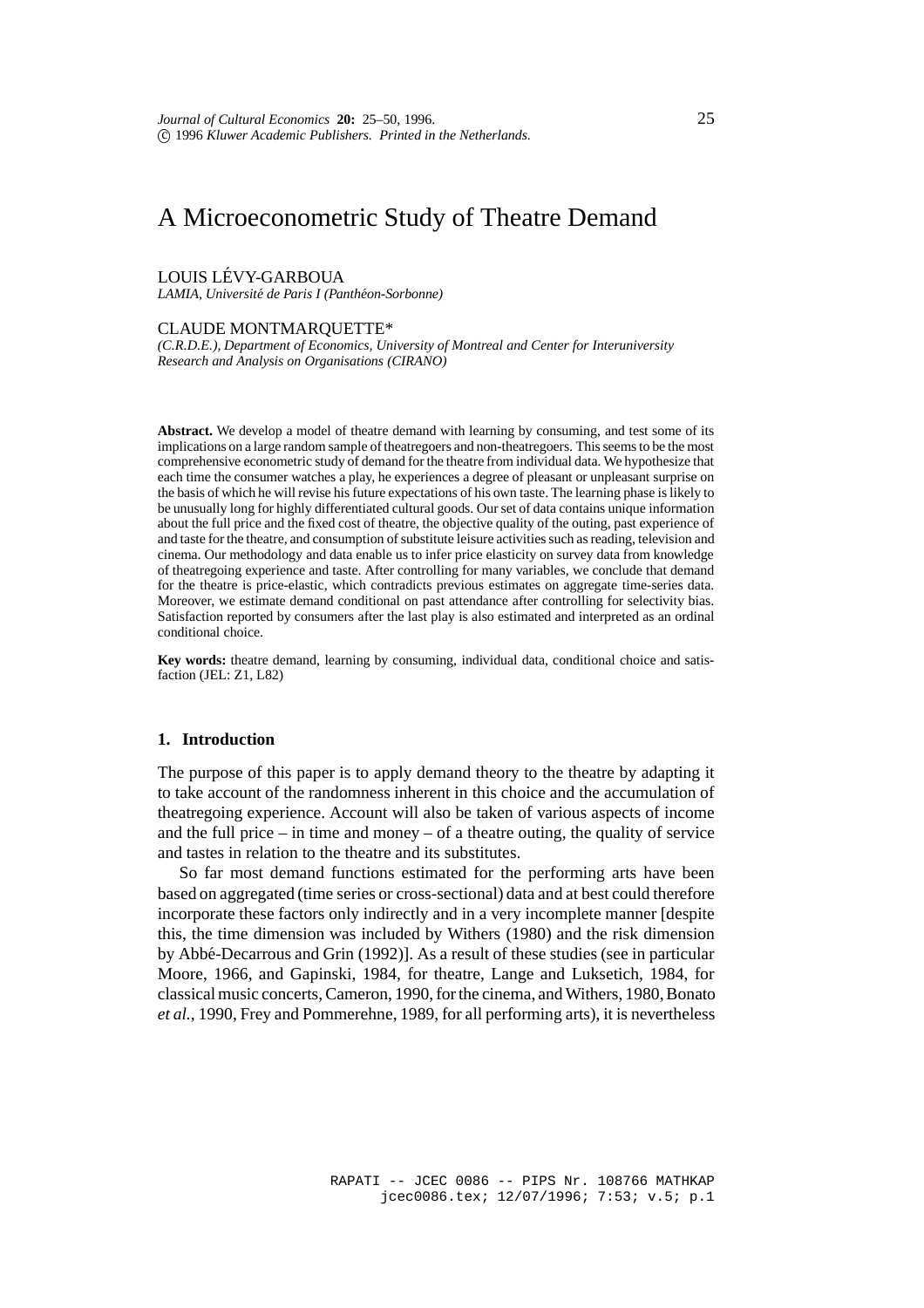known that the performing arts are not exempt from the law of demand: the price elasticity of the ticket is negative, most frequently between –0.3 and –0.6; income elasticity is positive and may exceed unity; finally, the cross price elasticities of all performing arts are positive and indicate substitution relationships that are sometimes significant.

Some studies used individual data on surveys audiences or theatregoers only. While the seminal work of Baumol and Bowen (1966) produced only descriptive analyses, Globerman and Book (1977) estimated Engel curves for many cultural events. They found income elasticities of around 0.75 for theatre, Morrison and West (1986) with a sample of 340 individuals that included non-theatregoers suggested that "early exposure" is the key to future demand. Their demand for theatre was based on four explanatory variables only. As far as we know, our study of theatre demand is the most comprehensive to be based on individual data. It is the first econometric study to be conducted in France on demand for performing arts. Since only 7 percent of the adult French population attend the theatre at least once a year (Guy and Mironer, 1988), it is extremely difficult and expensive to extract a sufficient number of theatregoers from a survey representative of the adult population. Observation of individual data from a recent survey conducted on behalf of the Ministry of Culture gives us access to a large number of variables for income, full price, quality, taste and theatregoing experience. It also allows us to study a number of aspects of demand: the discrete choice to attend or not attend the theatre over a period of one year or four years, the frequency of such outings during the same period and the respondent's stated satisfaction with the last play seen.

The data are described briefly in section 2 and the theoretical analysis is presented in section 3. The econometric consequences of sample selectivity are considered in section 4. Thereafter, the empirical results are assessed in section 5. Section 6 contains a summary of the principal results and the conclusion.

# **2. Data Description**

In 1987 the Ministry of Culture commissioned a survey of a sample of 8,000 individuals 15 years of age and above, including 1,000 theatregoers. The initial detailed results were published by Jean-Michel Guy and Lucien Mironer (1988). This exceptional "Theatre" survey allows us to distinguish three samples, with the smaller samples successively nested in the larger (after elimination of missing or anomalous data): (i) a sample of the population 15 years of age and above  $(n = 7,970)$ ; (ii) a first subsample of persons who have attended professional theatre in the last four years ( $n<sub>2</sub> = 898$ ); (iii) a second subsample, nested in the previous one, of persons who have been theatregoers in the last year ( $n_3 = 501$ ).

In Table A1 of the appendix, we present the symbols and short definitions of the variables involved in the empirical estimates of the model.<sup>1</sup> In this Table we distinguish the independent varibles in the model and the variables that can be explained. The explanatory variables are categorized as socioeconomic variables,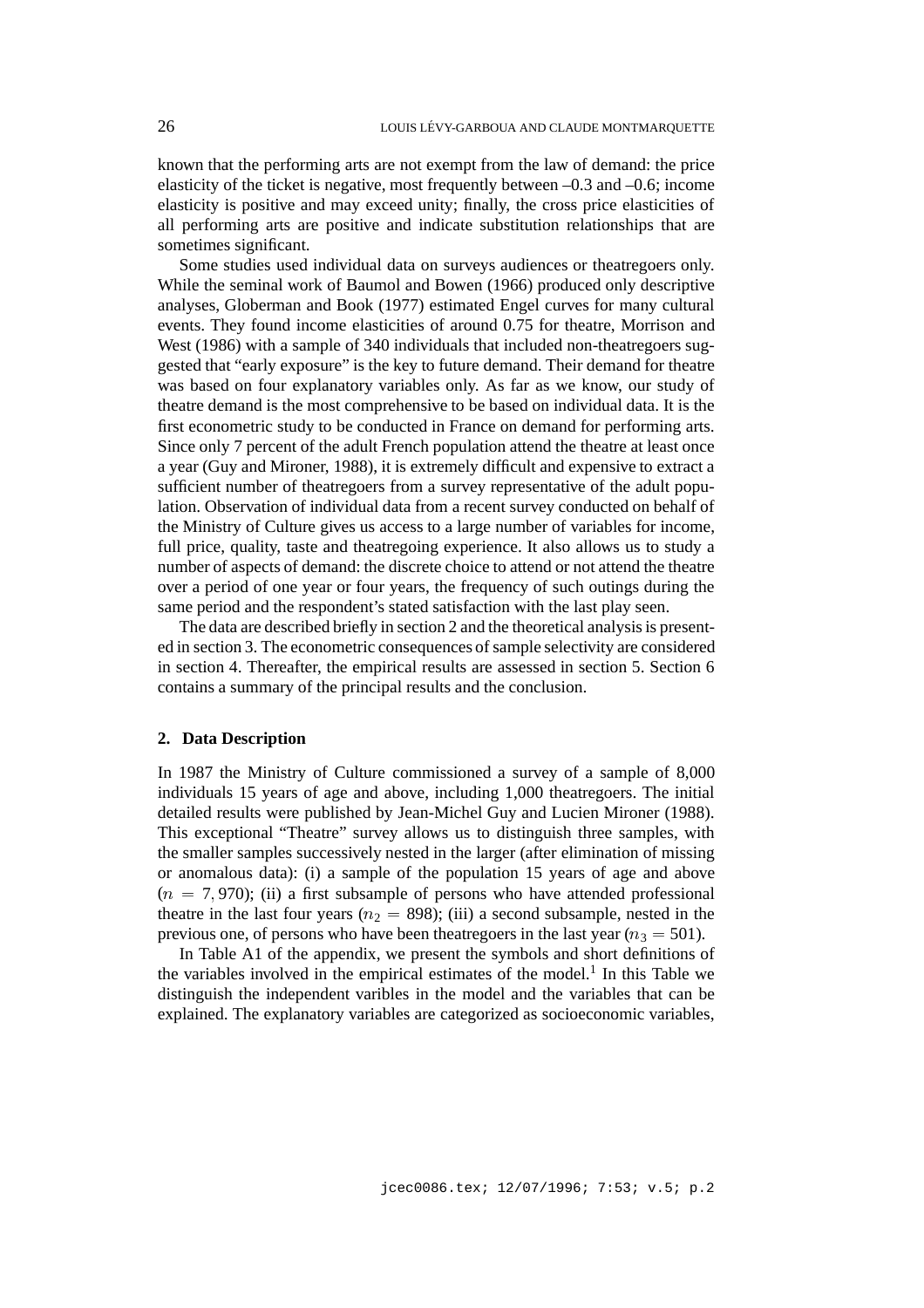## A MICROECONOMETRIC STUDY OF THEATRE DEMAND 27

price and quality variables, knowledge and taste variables, and selectivity bias variables. The latter variables are required to allow for the fact that theatregoing relates to a selected group of individuals who have decided to attend the theatre. They are accordingly constructed on the basis of probability models, explained in Table I.

Not all of the explanatory variables appear in the three samples. We should point out in passing that categorization of the variables into groups was imposed on us as much by the survey itself as by logic. For example, ownership of an automobile is one of the socioeconomic variables. But although it is indeed an indication of wealth, it also facilitates theatre outings and could appear, among the price and quality variables.

We present, in Table A2 of the appendix, the descriptive statistics (means and standard deviations) for all the variables included in the final estimation, with the three samples separated. Three types of dependent variables are presented: (i) dichotomous variables indicating whether or not the individual attended the theatre during a period of either one year or four years (they refer to the theoretical probability of attending the theatre at least once during a certain period); (ii) integer valued variables indicating the frequency of theatregoing during a period of either one year or four years; (iii) a latent satisfaction variable indicating whether or not the individual stated that they "greatly liked" the last play they saw (during the last year).

The theoretical analysis of theatregoing described by the above three variables and presented out in the following section will provide a justification of the econometric methods used and determine the correct variables and the sign of the expected effects.

## **3. Theoretical Analysis**

# 3.1. DEPENDENCE OF CURRENT CONSUMPTION ON PAST CONSUMPTION

A simple scrutiny of the means already indicates interesting orders of magnitude. Theatregoing seems to be a relatively uncommon type of consumption, essentially confined to city-dwellers. 55.8% of theatregoers for four years attended the theatre at least once during the last year and saw an average of 1.65 plays. Those who attended the theatre during the last year saw an average of 2.95 plays. These figures suggest a significant positive effect of accumulated theatregoing experience on current theatre consumption. Nevertheless, choosing the theatre does not exclude other artistic performances, since theatregoers on average also go to the cinema more often than once a month.

As theatregoing experience is not a simple measurement of innate taste and other theatre demand factors, the static consumer model does not apply. Economists and sociologists readily acknowledge that past consumption is a strong determinant of current consumption, even outside the area of durable goods. But it is seldom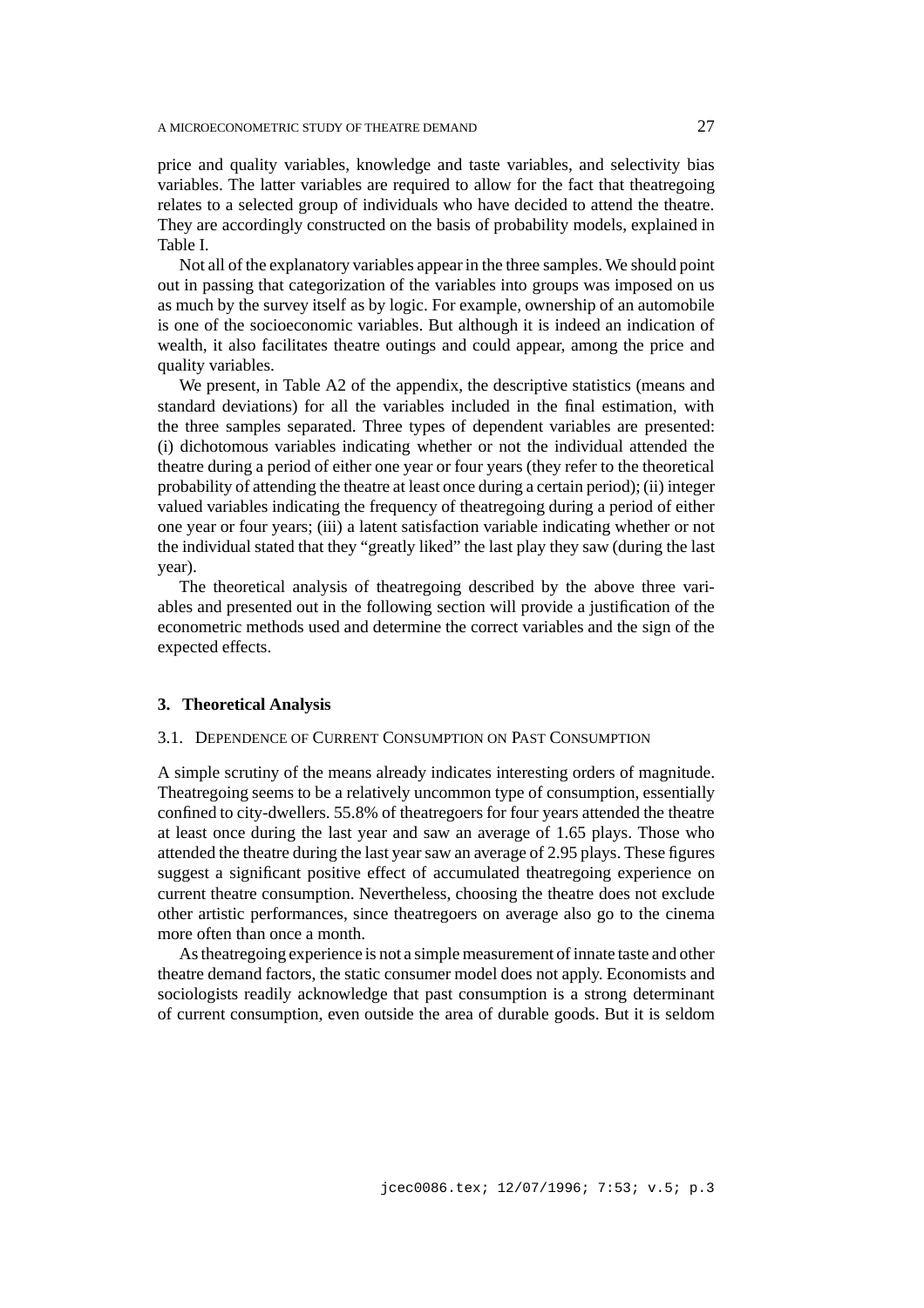possible to directly verify this assertion as we will do, using individual data and after controlling for many wealth, price and taste variables.

If we admit the role of experience, how do we integrate it appropriately in the theory of consumer choice? There are two possible answers, which have been clearly stated by Pollak (1970, p. 745). The first emphasizes the deterministic and predictable formation of habits or a consumption capital. Whether addiction has a psycho-sociological or physiological origin and whether the consumer's behaviour over time is myopic or forward-looking, the specific feature of this hypothesis is that no one really escapes from this determinism. This consequence may seem farfetched outside consumption of tobacco, alcohol and drugs. The second possible answer to our initial question is that consumers are unaware of their own tastes and depend on experience to discover them at the end of a process of learning by consuming that takes some time.

We will follow this second avenue, which has been neglected in previous work (see, however, Lévy-Garboua, 1979, and the comments by Stafford, 1979), by adopting the view that any new experience of a good reveals to the consumer an unexpected positive or negative increment in his taste for it, and by treating this increment, ex ante, as a zero mean random variable. Someone who discovers that he has a taste for the threate will normally experience over time repeated pleasant surprises by going to see new plays and will revise his expectations upwards. This representation of the effects of experience has three advantages. First, it is compatible with the strong heterogeneity of tastes and individual choices. Second, it allows for the great differentiation of cultural goods, that is, their individuality by virtue of which they were, according to Ricardo (1821), to be distinguished from reproducible economic commodities. The unique nature of each "cultural" experience provides new possibilities for surprises and implies long learning periods. Finally, the uncertainty regarding preference prevents the individual from correctly anticipating the taste he will acquire for consumption of a differentiated good; as we will see, this preserves in our model intertemporal separability of the utility function conditional on past consumption (defined by Robin and Lévy-Garboua, 1988), contrary to what occurs in the habit formation or rational addiction models (Boyer, 1983; Becker and Murphy, 1988).

# 3.2. A DEMAND MODEL WITH LEARNING BY CONSUMING<sup>2</sup>

There are  $r$  goods whose consumption may give rise to non-systematic cultivation of taste. The arguments of the intertemporal utility function are the periodic subutilities, which simply take the form (without the time index):  $u(s_1n_1, \ldots,$  $s_r n_r$ ), where the  $n_i \geq 0$  [i = (1, ..., r)] designate the quantities consumed and the  $s_i$  designate the "subjective qualities" anticipated before the decision. The subjective qualities of each good depend on previous personal consumption experiences of them. Expectations are individual, and  $s_{i\tau}^{t-1} = E_{t-1}(s_{i\tau})$  represents the subjective quality of good  $i$  anticipated by the consumer for the future period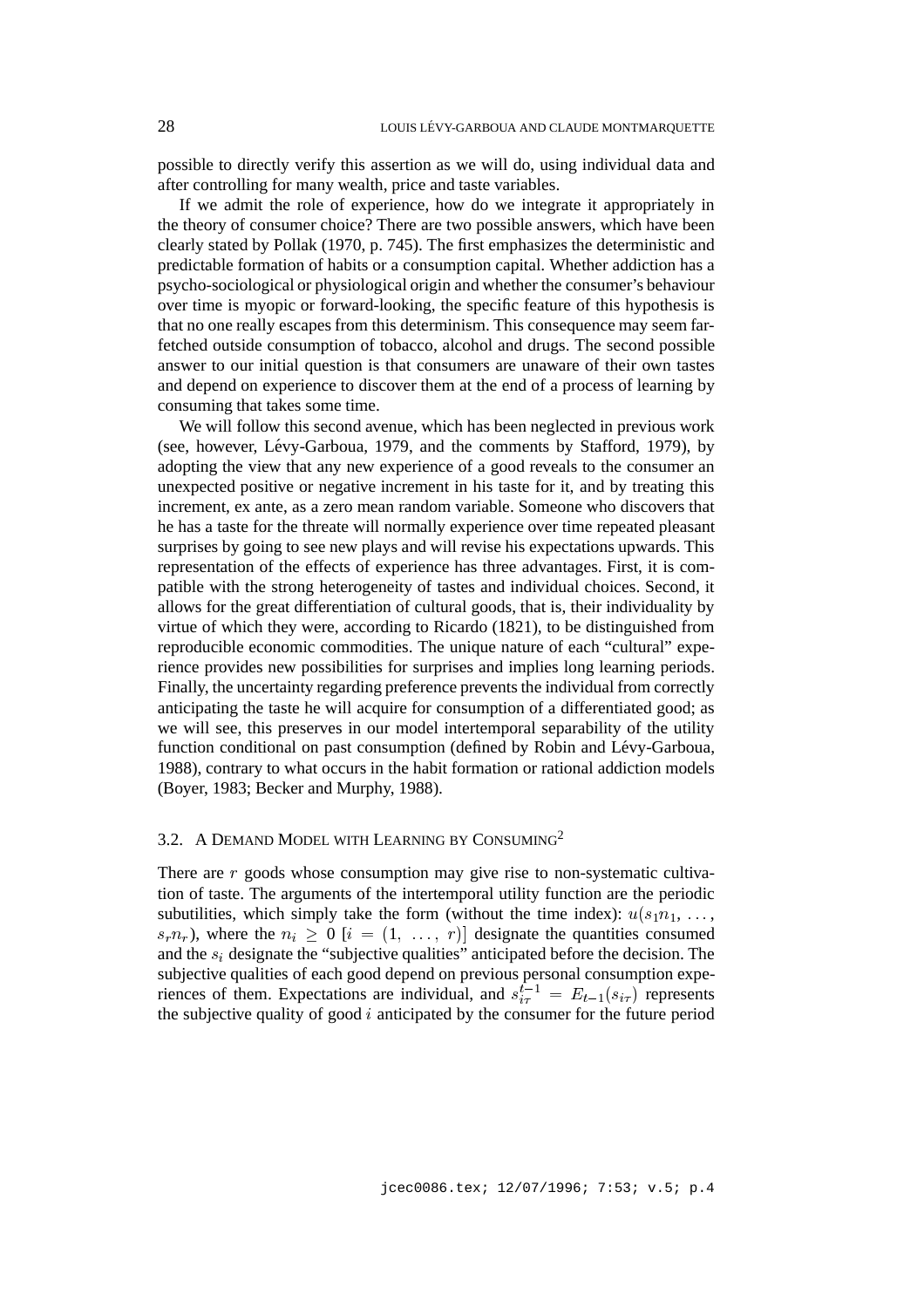$\tau$   $[\tau = (t, ..., T)]$  conditional on the information available in  $(t - 1)$ . A new experience of the good in t reveals a more accurate estimate of quality:

$$
s_{it} = s_{it}^{t-1} + \epsilon_{it}, \quad \text{if } n_{it} > 0,
$$
\n<sup>(1)</sup>

and a pleasant or unpleasant surprise (presumed to be additive) by comparison with anticipations:  $E_{t-1}(\epsilon_{it})= 0$ . After this experience the consumer supposedly revises his expectations in an adaptive manner and takes account of loss of knowledge by forgetting at the constant rate  $\delta_i \geq 0$ :

$$
s_{i,t+1}^t = (1 - \delta_i)[(1 - m_i)s_{it}^{t-1} + m_i s_{it}] = (1 - \delta_i)[s_{it}^{t-1} + m_i \epsilon_{it}],
$$
 (2)

where  $0 < m<sub>i</sub> < 1$  is the likelihood assigned to the results of the latest experience. Applying (1) to (2) by recurrence, expectations in  $(t - 1)$  for all future periods are calculated:

$$
s_{i\tau}^{t-1} = (1 - \delta_i)^{\tau - t} s_{it}^{t-1} \quad \tau = (t, \ \dots, \ T)
$$
 (3)

Decisions taken in  $t$  are therefore based on the following intertemporal utility function, which is presumed to be additive:

$$
E_{t-1}U \equiv \sum_{\tau=t}^{T} \rho^{\tau-t} u((1-\delta)^{\tau-t} s_t^{t-1} n_\tau)
$$
\n(4)

in which  $(1 - \delta)^{\tau-t} s_t^{t-1} n_\tau$  represents the vector of the r expected "personalized" quantities and  $\rho$  is the discount factor. The subjective qualities depend on all the consumer's previous experiences, as can be seen applying the recurrent relationship (2) backwards.

We can also deduce the following expression from the recurrence relationship (2):

$$
s_{it}^{t-1} = m_i S_{i, t-1} = m_i (1 - \delta_i) \sum_{h=1}^{\infty} (1 - \delta_i)^{h-1} \epsilon_{i, t-h}
$$
 (5)

This expression of accumulated experience, in which the obsolescence rate is no longer a factor, makes it possible to interpret experience as the accumulation of surprises. Since for the most part it is not possible to observe these, a large degree of heterogeneity in individal behaviour is to be expected. Furthermore, if (non-) consumers of a good are mainly those who experience a succession of (un)pleasant surprises, the random variable should be autoregressive and heteroscedastic.

Utility function (4) is intertemporally separable conditional on past consumption. When there is no learning process, the accumulated experience remains constant and the static formulation applies. In the general case also, the static formulation applies if quantity and price are replaced by their *personalized values*, after correction for the subjective qualities, respectively  $s_{it}^{t-1}n_{it}$  and  $\frac{\Pi_{it}}{s_{it}^{t-1}}$  for good *i*. We

jcec0086.tex; 12/07/1996; 7:53; v.5; p.5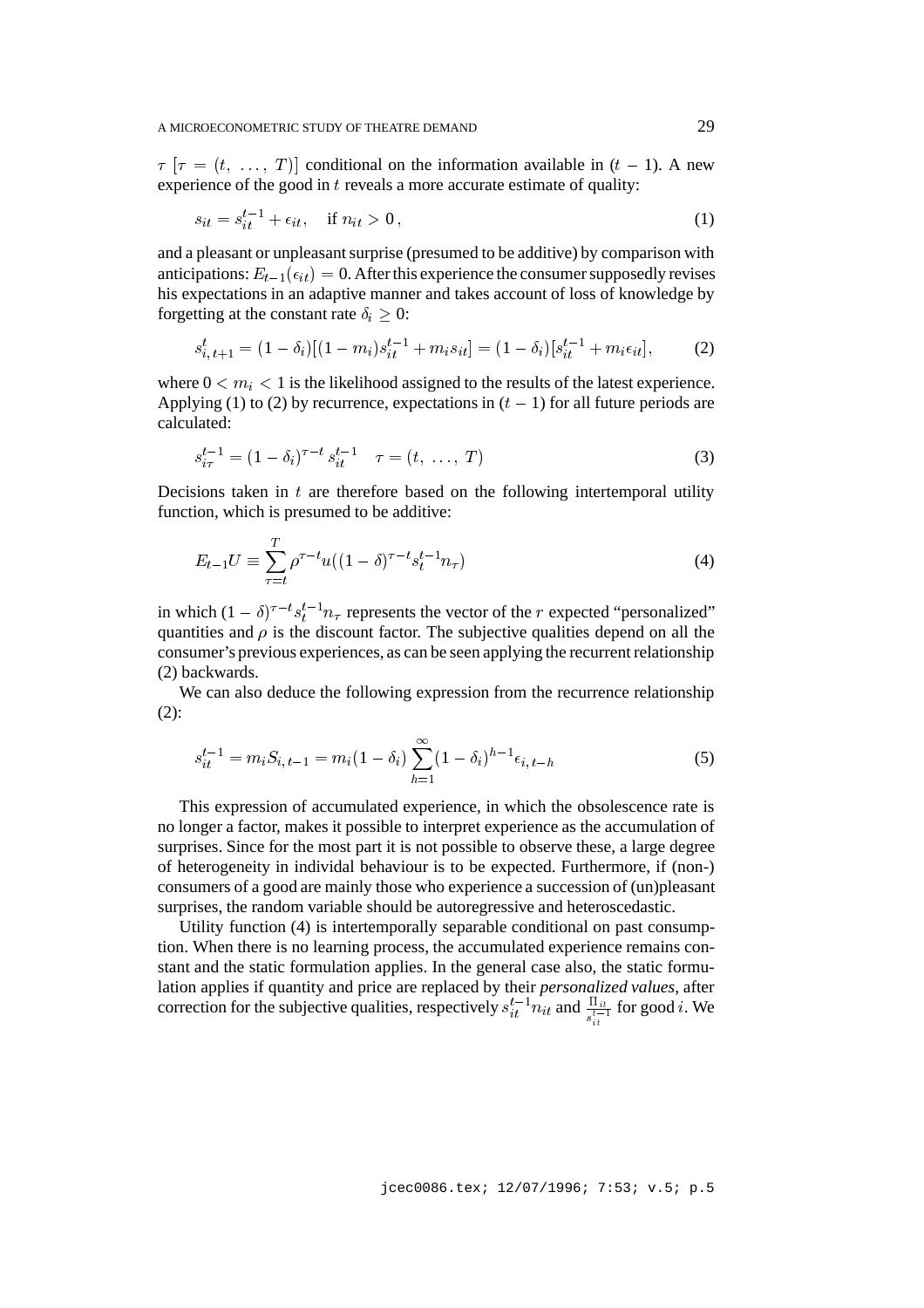can write the constant marginal utility for wealth (or Frisch) demand functions, which are deduced directly from the first order conditions:

$$
s_{it}^{t-1}n_{it} = F_i\left(\frac{\lambda \Pi_t}{s_t^{t-1}}\right) \text{ , if } n_{it} > 0 \,. \tag{6}
$$

This expression is convenient because  $\lambda$ , designating the marginal utility of anticipated wealth, is invariable over the life cycle and this non-observable factor can easily be linked to socioeconomic variables when current income is not known, as will be the case here. If the period utility functions are simply quadratic, these demand functions will be linear.

We can see at once that a good already greatly appreciated by the consumer will have a relatively low personalized price, but also that less quantity of the good is required to achieve a given utility level. If the price elasticity is greater than unity (in absolute value), the experience of consuming a good will have a positive effect on current consumption when the good was enjoyable overall, and a negative effect when it was not enjoyable overall. In fact, we can rewrite the demand function  $(6)$ by removing the indices:  $n = \frac{1}{s} F\left(\frac{\lambda \Pi}{s}\right)$  and  $\left(\frac{\lambda \Pi}{s}\right)$  and derive by reference to s:

$$
\frac{\partial n}{\partial s} = -\frac{F}{s^2} - \frac{1}{s^2} \frac{\Pi}{s} \frac{\partial F}{\partial \left(\frac{\lambda \Pi}{s}\right)} = -\frac{F}{s^2} (1 + e) = -\frac{n}{s} (1 + e)
$$
(6a)

The elasticity of n in relation to s is therefore equal to  $-(1 + e)$ , where e designates the price elasticity. It will be positive, for example, if  $e < -1$ . These effects of experience change their sign if demand for the good is inelastic, and are nil if the elasticity is equal to unity. *This implication is important, since it provides a way, if the model is accurate, of measuring the price elasticity with survey data when the model measures accumulated experience and taste for consumption.*

With Equation (6) it is also possible to represent *the dynamics* of consumption. Since the dynamic elements of the model are the personalized prices rather than the parameters defining the utility function, the long-term equilibrium is achieved when all the subjective qualities have stabilized in values determined at the end of the learning period; the "true" price and income elasticities are the same in the short-term and the long-term.

## 3.3. CONSUMER CHOICE

#### 3.3.1. *Unconditional Choice*

Since the quantities of all goods consumed over any period  $t$  are, as a result of intertemporal separability conditional on past consumption, the solutions of a "static" program, the index  $t$  is omitted to simplify the formulations and an individual index  $k$  is introduced instead. We will assign the number 1 to the "theatre". This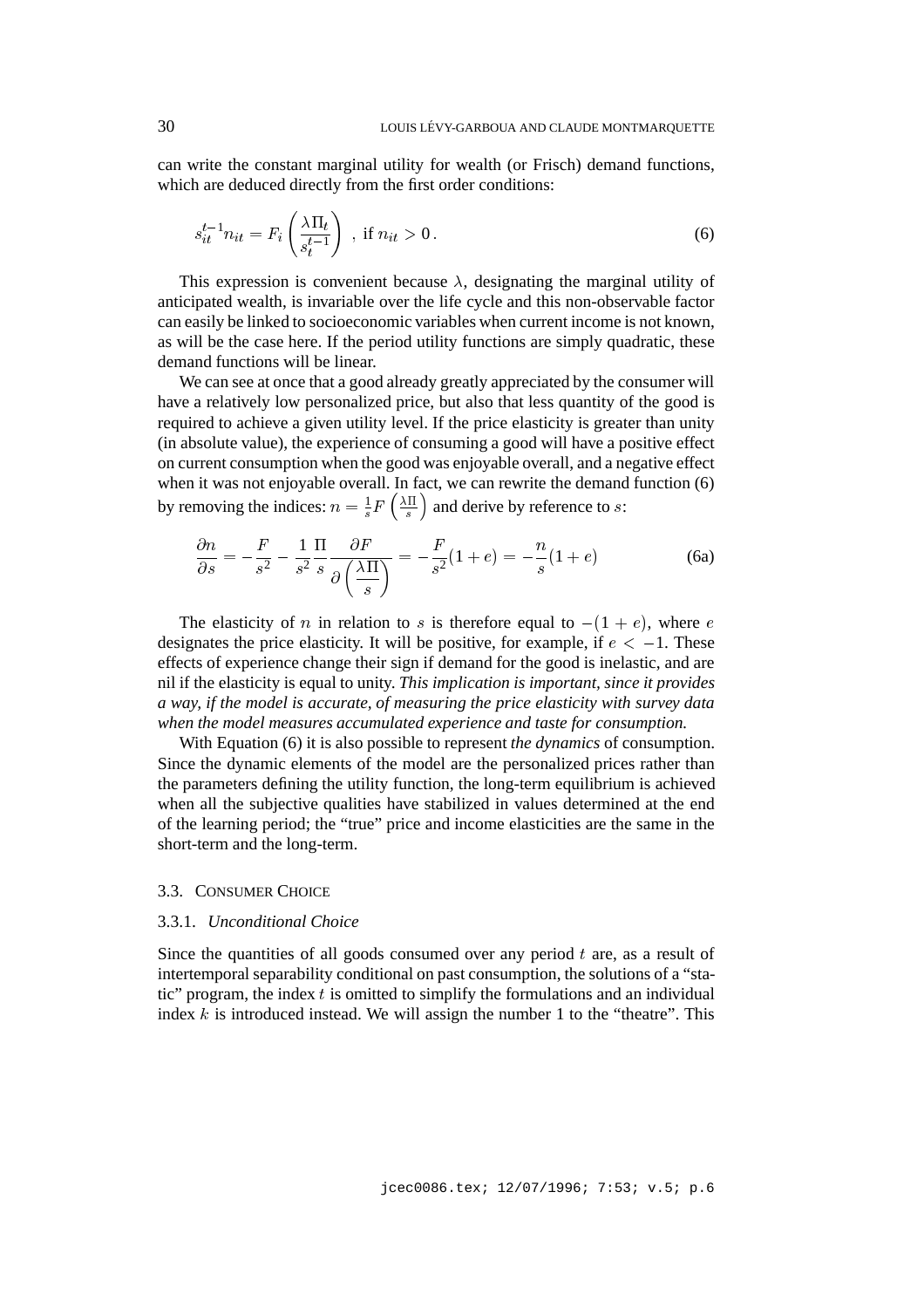good will not be purchased if, and only if, for the optimal consumptions of all other goods, in the absence of the first  $n_{ik}^*(j \neq 1)$ :

$$
UM_{1k}(0, s_{2k}^* n_{2k}^*, \ldots, s_{rk} n_{rk}^*) \leq \frac{\lambda_k \Pi_1}{s_{1k}}, \qquad (7)
$$

if we call  $UM_{1k}(0, (s_{jk}n_{jk}^*)j \neq 1)$  the marginal utility of the first unit consumed of the first good for individualk. Instead, we write the inverse condition of theatre attendance  $(n_{1k} > 0)$ :

$$
\frac{s_{1k} \text{UM}_{1k}}{\lambda_k \Pi_1} > 1. \tag{8}
$$

The probability of attending the theatre increases with theatregoing experience to the extent that the consumer on balance enjoyed what he saw. It declines with the price of the theatre and the marginal utility of wealth. Finally, it increases or declines with other forms of consumption, depending on whether these are complements of, or substitutes for, the theatre in utility "production".3

In logarithmic form, and using (5) and the random nature of accumulated experience, theatre attendance  $(n_1 > 0)$  is determined for individual k by the following condition:

$$
T_{1k} + v_k > 0, \text{ with } T_{1k} = \log m_{1k} + \log S_{1k} - \log \Pi_1 + \log \text{UM}_{1k} - \log \lambda_k \tag{9}
$$

 $S_{lk}$  is here an estimate of the accumulated theatregoing experience at the time of the survey and  $v_k$  is a term for zero-mean normal error. This model of the choice of attending  $(T = 1)$  or not attending  $(T = 0)$  the theatre can therefore be estimated by a probit model in the form:

$$
P_k(T) = \text{Prob}\{v_k > -\beta X_k\},\tag{10}
$$

where  $\beta$  is a line vector of parameters to be estimated and  $X_k$  a column vector of explanatory variables.

#### 3.3.2. *Conditional Choice*

Another observable choice is going to the theatre during a period ( $T_2 = 1$ ) conditional on past attendance  $(T_1 = 1)$ . We can express the condition describing this *conditional choice*, by rewriting (9) for the two consecutive periods 1 and 2. Intuitively, the equation for the second period expresses the same event as the equation for the first period with a lagged period, the second condition must simply derive from the first through the addition of a corrective term. For simplicity, let  $\Sigma_1$  be the latter (a fuller derivation of this term is provided in Lévy-Garboua and Montmarquette, 1995):

$$
T_2^* = T_1^* + \sum_1 \tag{11}
$$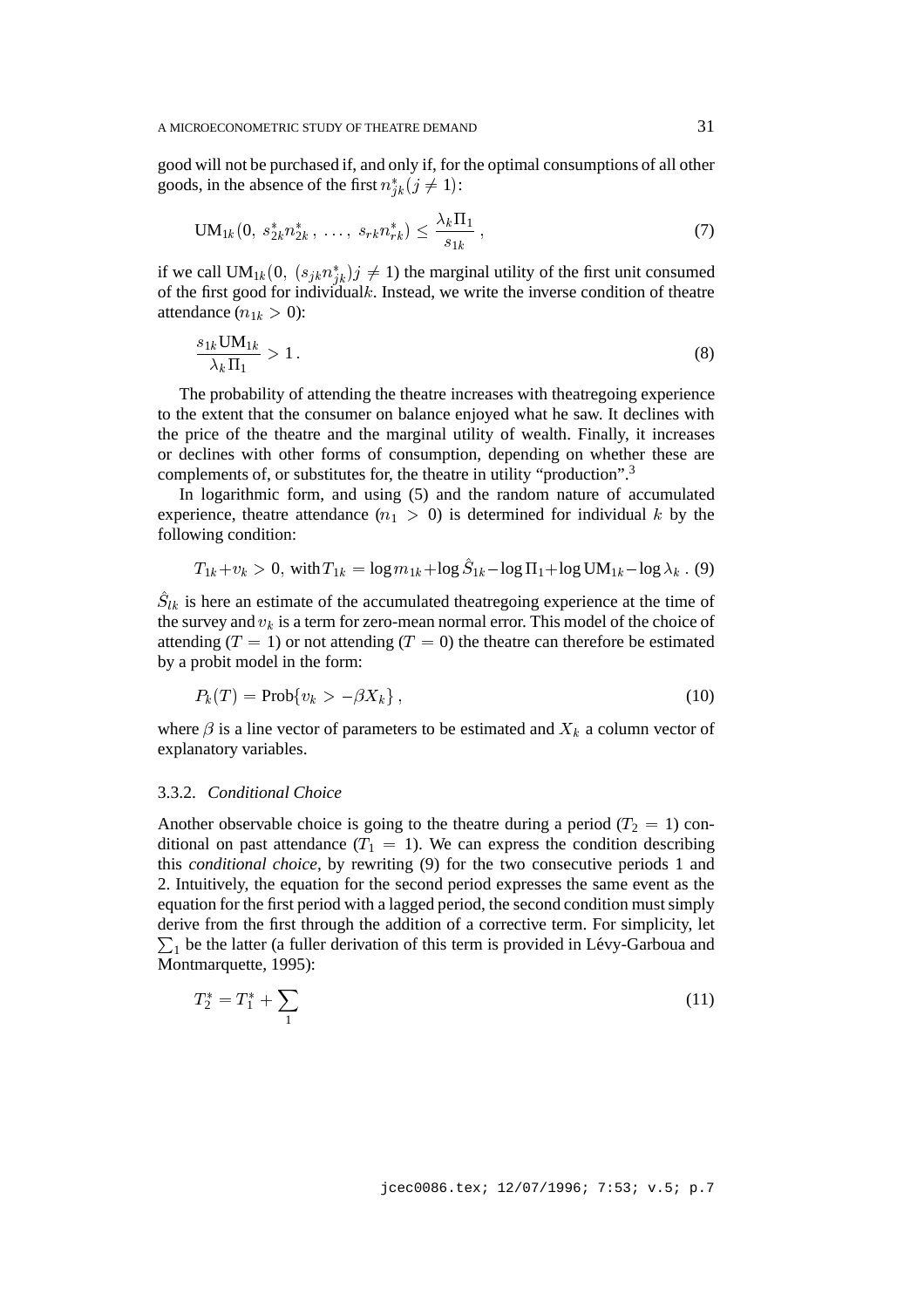Condition (11) is definitely respected conditionally on the equation for period 1  $(n_1 > 0$  iff  $T_1^* > 0$ ), if the corrective term in expression (11) is nonnegative; it may still be respected if the term is not too strongly negative. To be more specific and expressed in probability terms:

$$
P(T_2 = 1/T_1 = 1) = 1, \quad \text{if } \sum_1 \ge 0 \tag{12a}
$$

$$
P(T_2 = 1/T_1 = 1) = \frac{P(T_2 = 1, T_1 = 1)}{P(T_1 = 1)} = \frac{P(T_2 = 1)}{P(T_1 = 1)}, \text{ if } \sum_{1} < 0 \text{ (12b)}
$$

From (12a) and (12b) we can conclude that the conditional choice in the second period: (1) no longer depends at all on the factors that determined the same type of choice in the first period if the "surprise"  $(\sum_1)$  is positive or nil; (ii) does not necessarily obey these factors with the same intensity, and perhaps not in the same direction, if the surprise is negative. The influence of subjective quality on theatre attendance is a good illustration of this: it is positive with regard to the unconditional choice according to (8) or (9), but it should become nil, or, in any case, low when we move to the conditional choice. It would be exactly nil, in fact, if the surprise were nonnegative: the sign would be uncertain if the surprise were negative.

#### 3.4. SATISFACTION WITH LAST PLAY SEEN

A question in the Theatre survey indicates whether the respondent "greatly liked" (value 1) or did not greatly like (value 0) the last play seen during the last year. The statement of "satisfaction" in the survey cannot be taken as a direct, simply "qualitative" measurement of the utility or satisfaction experienced by the theatregoer, even on the assumption that he still remembers accurately. Since there is no reason why the implicit satisfaction scales adopted by different, independent individuals should coincide, even if each scale is cardinal, the statements of these individuals could not be correlated on a common scale.

If we put forward the hypothesis that judgements, in order to be valid, must be comprehensible to those who hear them, a purely ordinal value must be attributed to declarations of satisfaction. This is an essential condition to avoid the message being made incomprehensible because of the observer's subjectivity. For a person to say that he is satisfied by a given consumption is therefore to reveal to others that the person will not change his order of preference, and is to state that the person is prepared to make the same choices under the same conditions in light of the experience acquired.

In formal terms, the presentation is as follows. The probability of attending the theatre was, as indicated by (10), a prior (at time 1) and unconditional probability,  $P(T_1 = 1)$ . On the other hand, the probability of stating that one is satisfied with a performance is a posterior (at time 2) probability that is conditional on having gone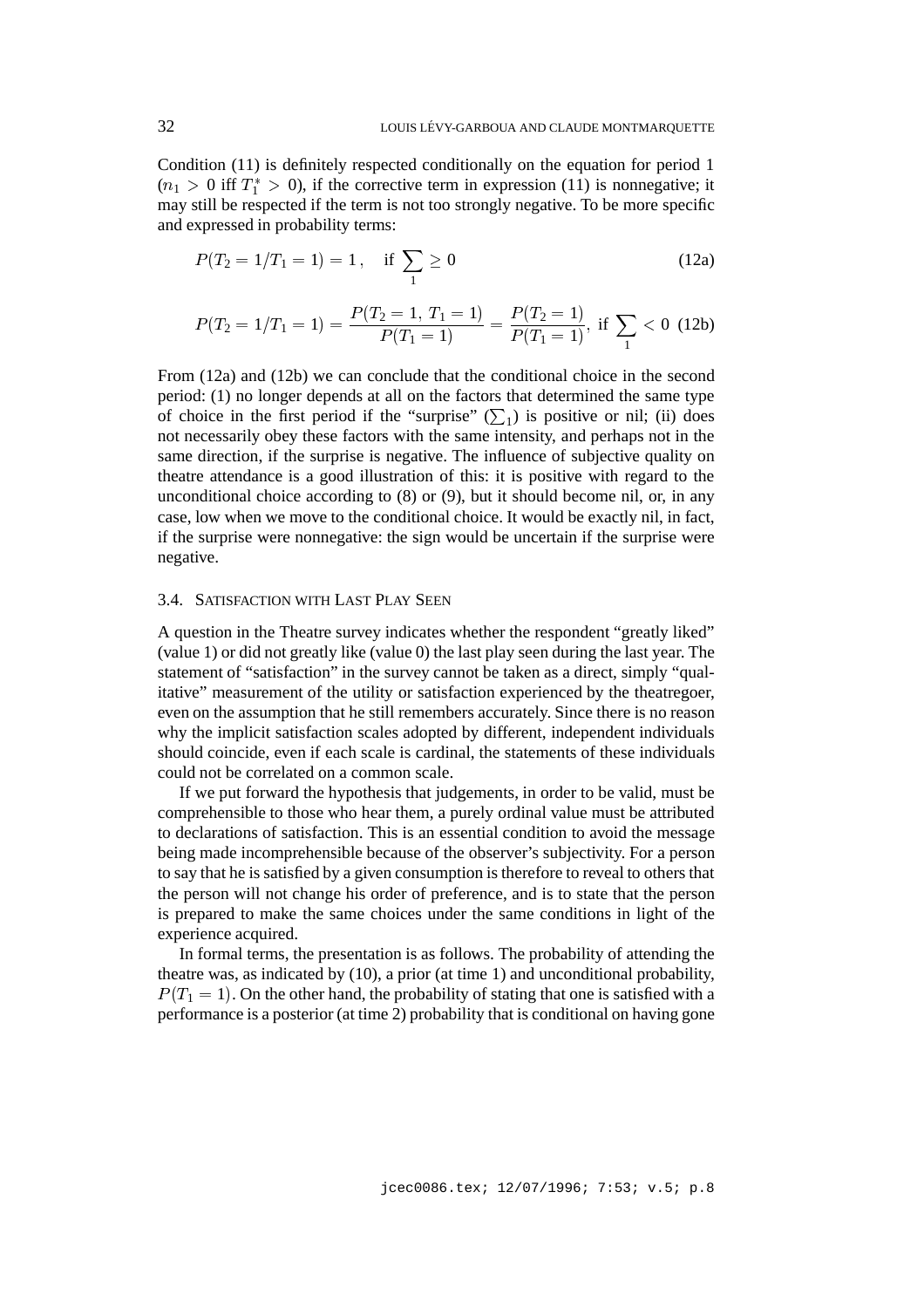to the performance, which we interpret as a probability of theoretically returning to the theatre under the same conditions:

$$
P(SATIS/T_1 = 1) \equiv P(T_2 = 1/T_1 = 1).
$$
\n(13)

This has a number of interesting implications. First, it is to be expected that statements of satisfaction will be at a relatively high level and that the variance will be less than in practice, two facts that it would be difficult to reconcile with the high degree of individual heterogeneity if the stated satisfaction were no more than a measurement of the utility felt by the person making the statement. The reason for this is that one decides to attend the theatre exactly because one hopes to gain satisfaction thereby and that only some unpleasant surprise could make us change our opinion. If one could be certain of one's choice, everyone would report satisfaction a posteriori. But although uncertainty and lack of information may explain the possibility that one is not always satisfied, their effects must not be exaggerated. Thus, we can observe in the Theatre survey that two thirds of people say that they are very satisfied with the last play they saw and 85% "greatly" or "somewhat" liked it (Guy and Mironer, 1998, p. 49). Furthermore, according to the same source, there is little variation in these percentages based on the type of performance or the type of public. Last, the two subsamples of "experienced" and "inexperienced" theatregoers that we assembled $4$  report (maximum) satisfaction rates that are strictly identical: 67.65% and 67.35%.

Another characteristic of stated satisfaction that is of interest is simulation of a future choice of theatre attendance, thus allowing to reconstruct, on the basis of survey data, a pseudo-sequence of three successive choices.<sup>5</sup> This is especially important for the test of our "learning by consuming" hypothesis, since the surprises from any consumption during the learning phase continue to upset the demand relationships as they appear to us if we are unable to observe accumulated experiences immediately or only in an imperfect manner. The instability of the parameters estimated from one period to the next results to some degree from the effect of unobservable surprises on later choices.

#### **4. Econometric Consequences of Sample Selectivity**

The econometric results are recorded in the columns of Table I. For the complete sample, we attempt to explain in column 1 the theoretical probability of attending the theatre during the last four years,  $P(T)$ . In column 2 we are interested in the frequency of theatre outings during this period, only of those theatregoers  $(n/n > 0)$ . The sample is reduced considerably in the proportion 1 to 9. After eliminating the large numbers of non-theatregoers, we concentrate on the theatre demand of potential theatregoers during the last year. We consider first, in column 3, the conditional probability that a potential theatregoer will become an actual theatregoer during this period,  $P(T_1/T)$ , then the frequency of this outing, taking into account only actual theatregoers  $(n/n_1 > 0)$ , in column 4, a total of 501, or by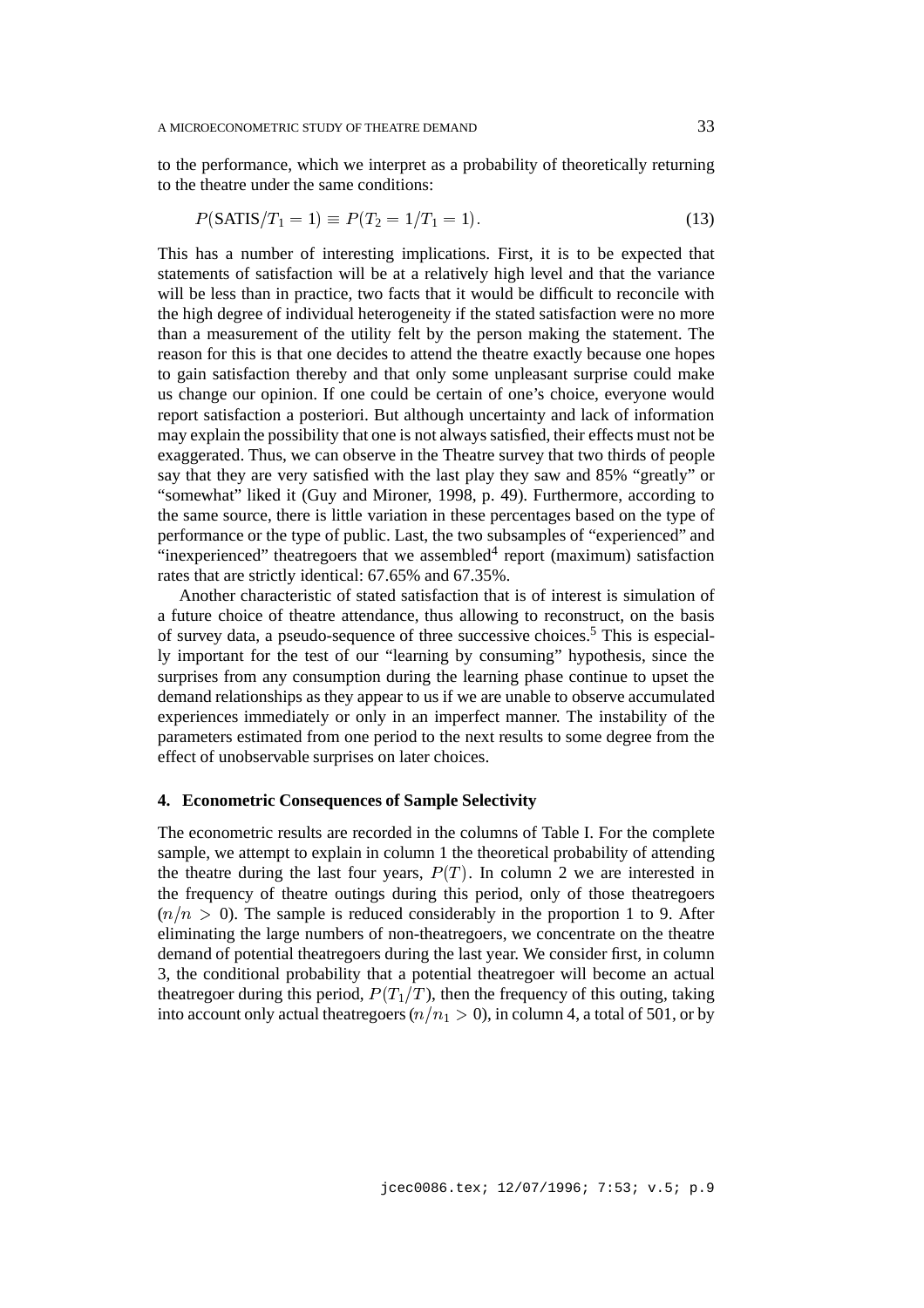looking at the larger group of potential theatregoers in column 5 ( $n_1$ ,  $n_1 > 0$ ). The table is completed in column 6 by the probability that the person "greatly liked" the last play seen  $P(SATIS/T_1)$ .

Before discussing the results it should be noted that five of the six variables we have just listed are conditional on choices of theatre outings and are observable only in the case of the subsample of persons "selected" on the basis of this criterion.

This property creates selectivity biases: the econometric estimates deduced from the common models – ordinary least squares (OLS) for columns 2 and 4 (frequencies), tobit model for column 5 (frequency including zero) or probit for columns 3 and 6 (dichotomous variables) – are potentially biased (see van de Ven and van Praag, 1981, Maddala, 1983).

We considered a number of econometric methods to allow for these conditional factors and selectivity biases. The first is Heckman's two-step procedure: the inverse of Mill's ratio is constructed using a probit (applied to Equation (9) for  $T_0$ ), and this variable is included as an explanatory variable in the equation subject to the selectivity bias. The latter equation is estimated by OLS with White's corrected variance-covariance matrix of the estimated coefficients. We applied this procedure to the estimation of theatre attendances (FQ4 and FQ1 in Table I). When the selectivity bias relates to two dichotomous variables, such as the probability conditional on event  $T_0$ ,  $P_i(T_1/T_0)$  in Equation (12), van de Ven and van Praag (1981) have demonstrated the validity of a two-step procedure analogous to Heckman's procedure with correction for heteroscedasticity. This procedure produces results comparable to a bivariate probit model with selectivity bias.

In Table I, we present the results of the two-step method for  $P(DFO1/DFO4)$ , column 3, and those of the bivariate probit model with selectivity bias, for  $P(SATIS/$ DFQ1), column 6. We also used a tobit with selectivity bias to explain theatre attendance during the last year, FQ1D (column 5 in Table I). In this application we include the observations with no theatre attendance during the last year (limit below the tobit) if the respondent attended the theatre during the last four years.<sup>6</sup>

# **5. Econometric Results**

We will examine in turn the determinants of theatre attendance (probabilities and frequencies) and stated satisfaction with the last performance, as indicated in Table I. Attendance is captured in several different, but related aspects: unconditional probability  $P(T)$  (noted DFQ4 in column 1), conditional probability  $P(T_1/T)$ (noted DFO1 in column 3), conditional numbers of plays seen over four years,  $n$ (noted FQ4 in column 2), in one year,  $n_1$  (noted respectively FQ1 in column 4 if zeros are excluded, and FQ1D in column 5 if zeros are included). Stated satisfaction with the last play seen (noted SATIS in column 6) can also be interpreted, as explained in subsection 3.4, as a conditional probability of returning to the theatre under past conditions  $[P(T_2/T_1)]$ . We have opted for a parsimonious presentation of the results by eliminating from the equations variables with a  $|t|$  statistic smaller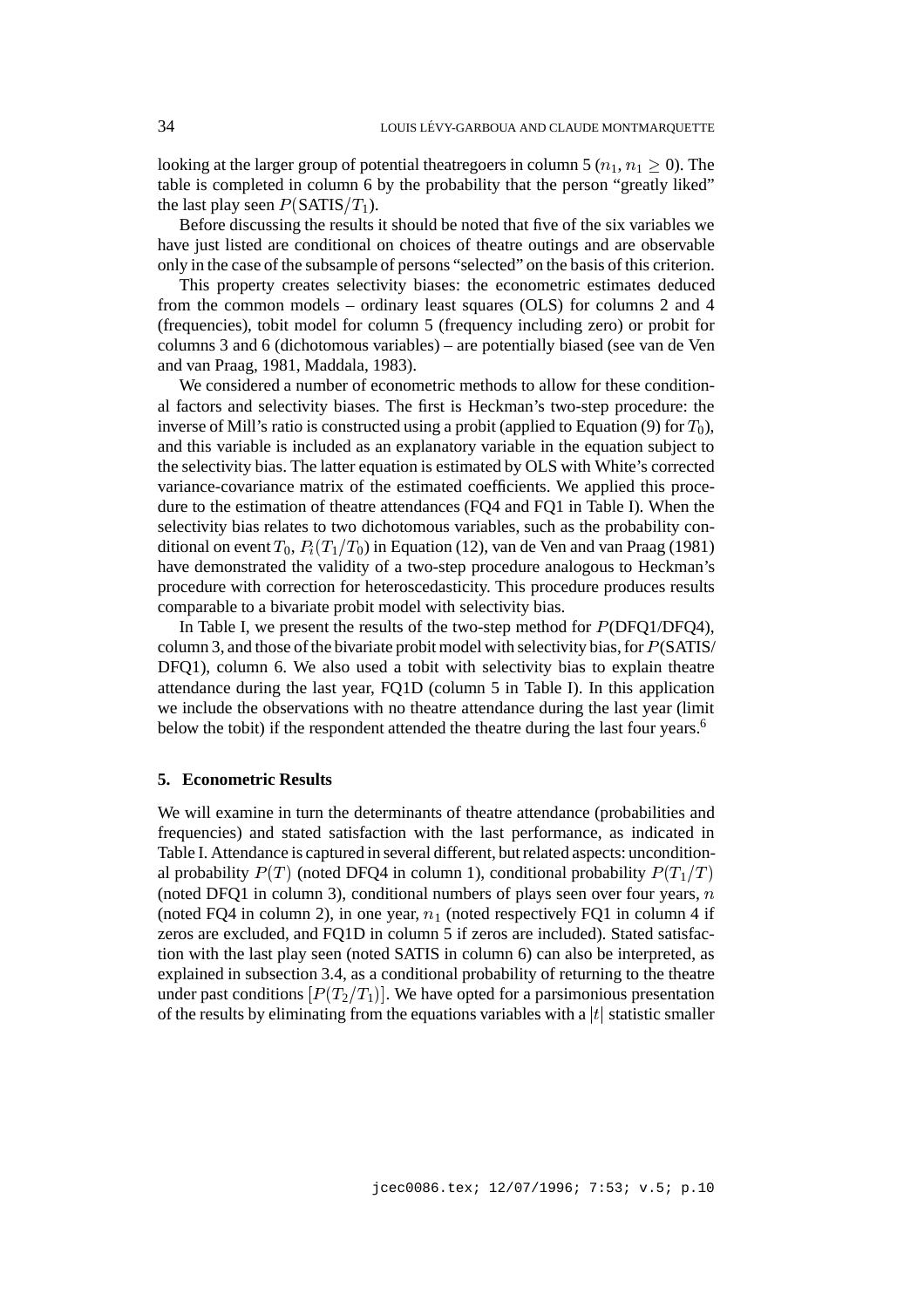# A MICROECONOMETRIC STUDY OF THEATRE DEMAND 35

|                  | Theatregoers (during<br>the last 4 years) |                                          |           | the last year) | Theatregoers (during | Satis-<br>faction |
|------------------|-------------------------------------------|------------------------------------------|-----------|----------------|----------------------|-------------------|
| Dependent        | Probab-                                   | Fre-                                     | Probab-   |                |                      |                   |
| variables        | ility                                     | quency                                   | ility     | Frequency      |                      |                   |
| Explanatory      | DFQ4                                      | FQ4                                      | DFO1      | FQ1            | FQ1D                 | <b>SATIS</b>      |
| variables        | (Probit)                                  | (OLS)                                    | (Probit)  | (OLS)          | (Tobit)              | (Biv prob.)       |
|                  |                                           | Socio-economic and demographic variables |           |                |                      |                   |
| ENF <sub>2</sub> | $-0.1746$                                 |                                          |           |                |                      | 0.2294            |
|                  | $(-3.22)$                                 |                                          |           |                |                      | (1.38)            |
| ENF3             | $-0.08574$                                | $-1.289$                                 | 0.1489    |                |                      |                   |
|                  | $(-1.52)$                                 | $(-1.74)$                                | (1.83)    |                |                      |                   |
| ENF4             | $-0.2615$                                 | $-1.501$                                 |           | $-0.3520$      |                      |                   |
|                  | $(-4.86)$                                 | $-2.32$ )                                |           | $(-1.20)$      |                      |                   |
| EQUI1            | $-0.09687$                                |                                          | 0.1735    | 1.1597         | 1.0581               | $-0.3237$         |
|                  | $(-1.23)$                                 |                                          | (1.38)    | (2.28)         | (1.50)               | $(-1.10)$         |
| EQUI2            | 0.19750                                   |                                          | $-0.0915$ |                | $-0.4183$            | $-0.3759$         |
|                  | (4.02)                                    |                                          | $(-1.35)$ |                | $(-1.40)$            | $(-2.70)$         |
| EQUI3            | 0.2425                                    |                                          | $-0.2095$ |                |                      | 0.3198            |
|                  | (3.64)                                    |                                          | $(-2.08)$ |                |                      | (1.37)            |
| EQUI4            | 0.2196                                    | 1.085                                    |           |                |                      |                   |
|                  | (4.30)                                    | (1.54)                                   |           |                |                      |                   |
| EQUI5            | 0.2322                                    | 3.141                                    |           | 0.7874         | 0.45651              |                   |
|                  | (4.99)                                    | (3.75)                                   |           | (3.19)         | (1.55)               |                   |
| EQUI6            | 0.1736                                    |                                          |           |                |                      | $-0.2760$         |
|                  | (2.71)                                    |                                          |           |                |                      | $(-1.77)$         |
| <b>SHCENTM</b>   | 0.1750                                    | 1.308                                    | $-0.1318$ |                |                      | $-0.4802$         |
|                  | (2.52)                                    | (1.60)                                   | $(-1.81)$ |                |                      | $(-2.16)$         |
| <b>SHCETMP</b>   | 0.2377                                    | 1.463                                    |           |                |                      |                   |
|                  | (4.38)                                    | (1.59)                                   |           |                |                      |                   |
| <b>SPARIS</b>    | 1.103                                     | 3.841                                    |           |                |                      | $-0.4220$         |
|                  | (12.30)                                   | (2.07)                                   |           |                |                      | $(-1.88)$         |
| <b>SBANLIEU</b>  | 0.6609                                    | 3.249                                    |           |                |                      | $-0.2372$         |
|                  | (11.49)                                   | (2.48)                                   |           |                |                      | $(-1.22)$         |
| <b>FERME</b>     | $-0.4964$                                 | $-2.085$                                 |           |                |                      |                   |
|                  | $(-3.20)$                                 | $(-1.51)$                                |           |                |                      |                   |
| <b>SEFAGEC</b>   |                                           |                                          |           |                | 0.4423               |                   |
|                  |                                           |                                          |           |                | (1.45)               |                   |
| <b>SEEPROF</b>   |                                           | $-1.133$                                 |           |                |                      |                   |
|                  |                                           | $(-1.43)$                                |           |                |                      |                   |
| <b>CADRE</b>     | 0.5348                                    | 1.444                                    |           | 0.3090         |                      |                   |
|                  | (8.98)                                    | (1.25)                                   |           | (1.14)         |                      |                   |
| <b>ARTCO</b>     |                                           |                                          |           |                |                      | $-0.3846$         |
|                  |                                           |                                          |           |                |                      | $(-1.64)$         |
| <b>OUVRI</b>     | $-0.3507$                                 | $-1.401$                                 |           |                |                      | 0.2968            |
|                  | $(-5.79)$                                 | $(-1.37)$                                |           |                |                      | (1.20)            |
| <b>SMARIE</b>    | $-0.2669$                                 |                                          |           |                |                      |                   |
|                  | $(-3.78)$                                 |                                          |           |                |                      |                   |

Table I. Empirical results: coefficient estimate and  $t$ -statistics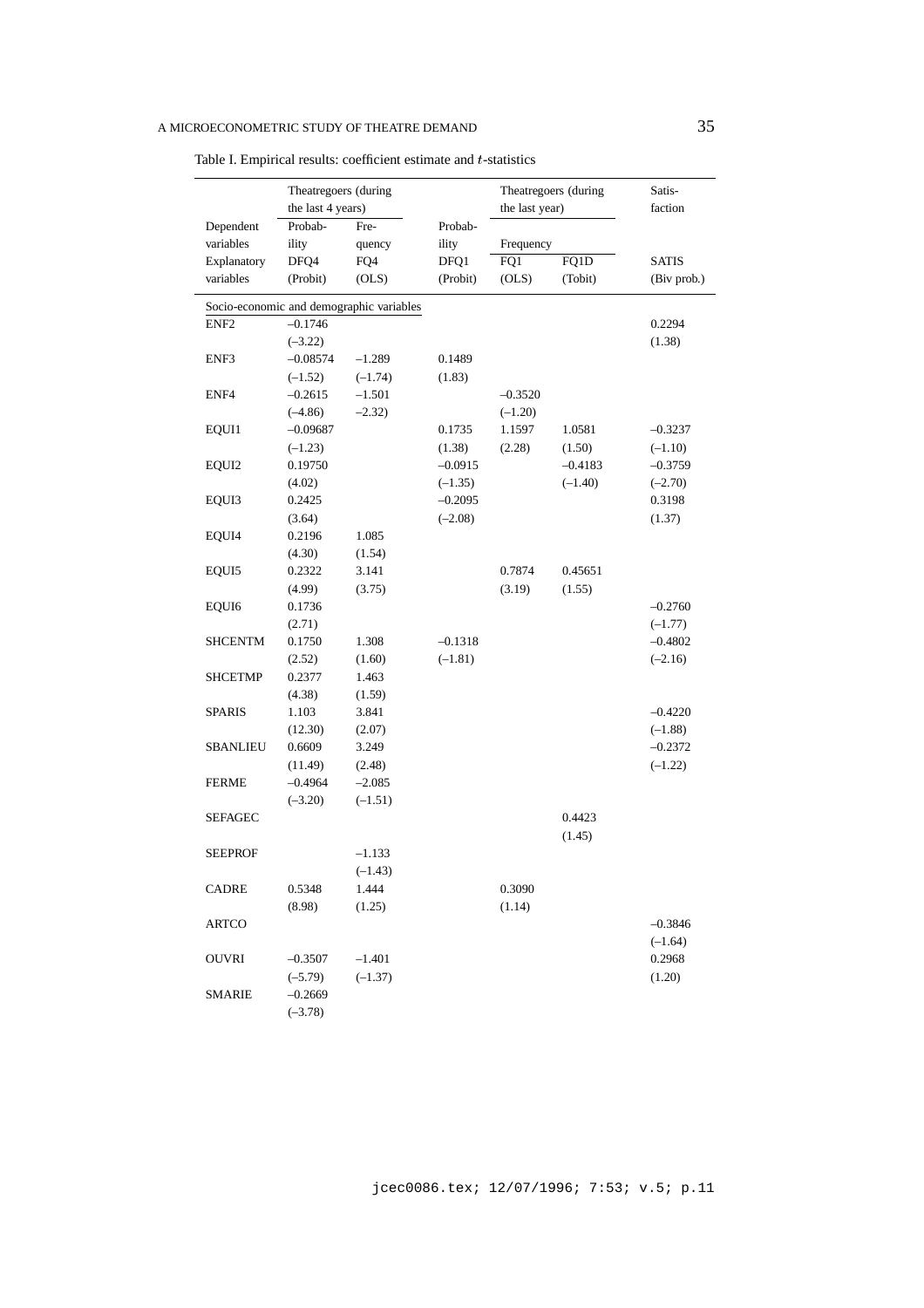# Table I. *(Continued)*

|                               | the last 4 years) | Theatregoers (during |                  | the last year) | Theatregoers (during | Satis-<br>faction |
|-------------------------------|-------------------|----------------------|------------------|----------------|----------------------|-------------------|
| Dependent<br>variables        | Probab-<br>ility  | Fre-<br>quency       | Probab-<br>ility | Frequency      |                      |                   |
| Explanatory                   | DFQ4              | FQ4                  | DFQ1             | FQ1            | FQ1D                 | <b>SATIS</b>      |
| variables                     | (Probit)          | (OLS)                | (Probit)         | (OLS)          | (Tobit)              | (Biv prob.)       |
| <b>SCONJ</b>                  | 0.2579            |                      |                  | 0.4678         |                      |                   |
|                               | (2.61)            |                      |                  | (1.21)         |                      |                   |
| <b>SENF</b>                   | $-0.6000$         |                      | 0.6520           |                | 0.4423               |                   |
|                               | $(-2.33)$         |                      | (1.42)           |                | (1.45)               |                   |
| <b>SAUTR</b>                  | $-0.1145$         |                      |                  |                |                      |                   |
|                               | $(-1.12)$         |                      |                  |                |                      |                   |
| <b>ICEMPL</b>                 | $-0.3426$         |                      |                  |                |                      |                   |
|                               | $(-2.03)$         |                      |                  |                |                      |                   |
| <b>ICOUVR</b>                 | $-0.7058$         |                      |                  |                |                      |                   |
|                               | $(-3.51)$         |                      |                  |                |                      |                   |
| <b>IAACTIF</b>                | 0.2041            |                      |                  |                |                      |                   |
|                               | (1.82)            |                      |                  |                |                      |                   |
| Price and quality variables   |                   |                      |                  |                |                      |                   |
| <b>POPTREF</b>                |                   | $-2.424$             |                  | $-0.8342$      | $-0.3448$            |                   |
|                               |                   | $(-2.87)$            |                  | $(-2.79)$      | $(-1.13)$            |                   |
| <b>POPIT</b>                  |                   | $-2.158$             |                  | $-0.8647$      |                      |                   |
|                               |                   | $(-2.25)$            |                  | $(-2.74)$      |                      |                   |
| <b>POPPSUB</b>                |                   | $-3.124$             | $-0.4033$        | $-1.338$       | $-1.886$             |                   |
|                               |                   | $(-2.57)$            | $(-2.94)$        | $(-1.99)$      | $(-2.79)$            |                   |
| PŴA                           |                   | $-0.009$             | $-0.00158$       | 0.00210        | 0.000993             | $-0.00110$        |
|                               |                   | $(-0.51)$            | $(-0.94)$        | (0.35)         | (0.14)               | $(-0.24)$         |
| <b>PGRAT</b>                  |                   |                      |                  | 1.147          |                      |                   |
|                               |                   |                      |                  | (2.69)         |                      |                   |
| <b>PPARK</b>                  |                   |                      |                  | 0.8033         |                      |                   |
|                               |                   |                      |                  | (1.83)         |                      |                   |
| PRAP                          |                   |                      |                  | 0.7984         |                      |                   |
|                               |                   |                      |                  | (2.65)         |                      |                   |
| Knowledge and taste variables |                   |                      |                  |                |                      |                   |
| <b>CACOMED</b>                |                   |                      | 0.1341           |                | 0.5286               |                   |
|                               |                   |                      | (2.24)           |                | (1.93)               |                   |
| CADROLE                       |                   | $-0.9858$            |                  |                |                      | 0.3672            |
|                               |                   | $(-1.61)$            |                  |                |                      | (2.71)            |
| <b>CAHUMAIN</b>               |                   |                      | $-0.1090$        | $-0.3707$      | $-0.5592$            | 0.3477            |
|                               |                   |                      | $(-1.65)$        | $(-1.37)$      | $(-1.90)$            | (2.40)            |
| <b>CATEXT</b>                 |                   | 0.9415               | 0.1325           |                | 0.5570               |                   |
|                               |                   | (1.79)               | (2.19)           |                | (1.88)               |                   |
| <b>CCMSFD1</b>                |                   |                      |                  |                |                      | $-0.6170$         |
|                               |                   |                      |                  |                |                      | $(-2.04)$         |
| CCMSFD3                       |                   | 5.923                |                  | 2.125          | 2.1262               |                   |
|                               |                   | (3.89)               |                  | (5.93)         | (5.48)               |                   |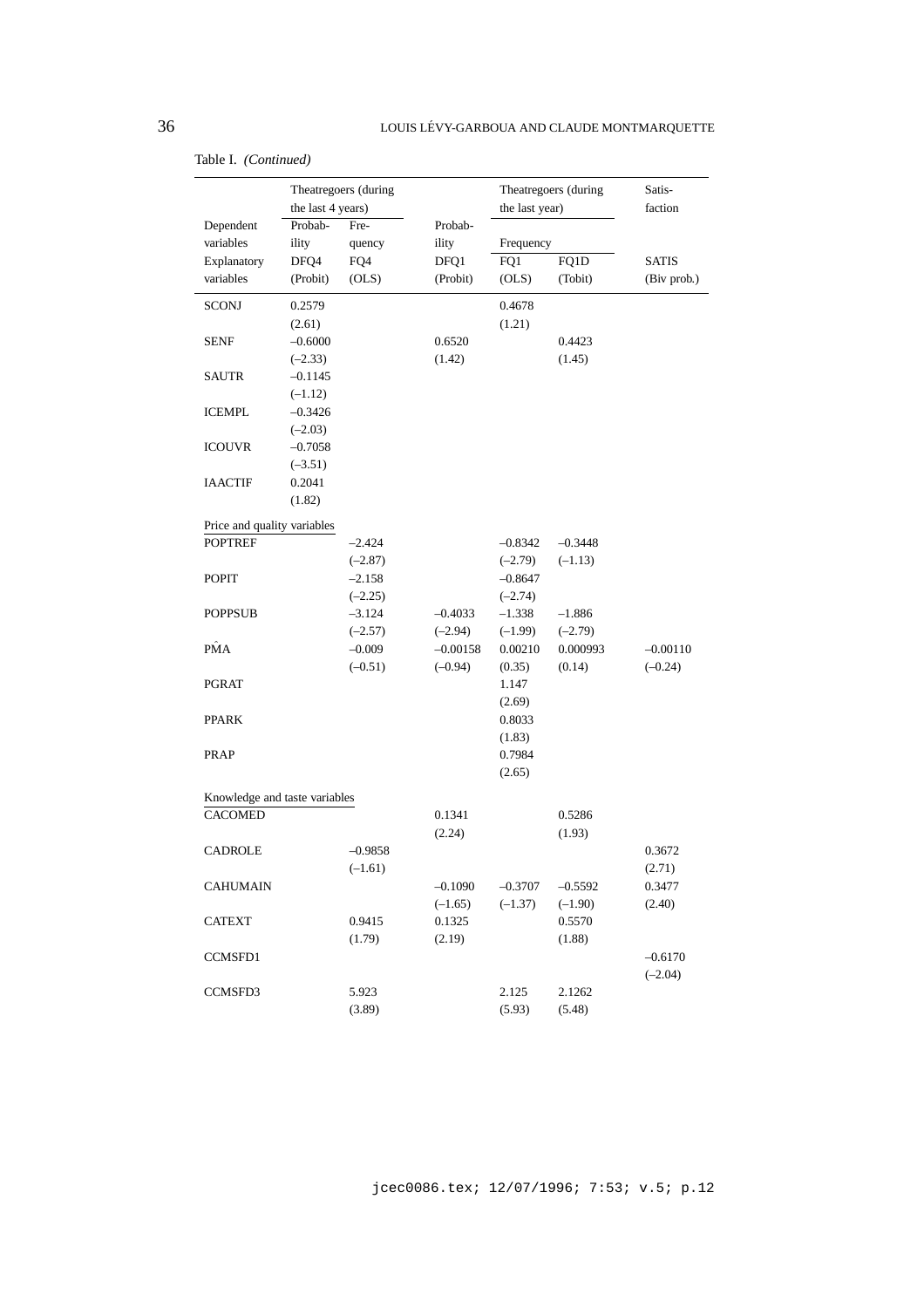| Table I. (Continued) |  |
|----------------------|--|
|                      |  |

|                          | the last 4 years) | Theatregoers (during |                      | Theatregoers (during<br>the last year) |                     | Satis-<br>faction |  |
|--------------------------|-------------------|----------------------|----------------------|----------------------------------------|---------------------|-------------------|--|
| Dependent                | Probab-           | Fre-                 | Probab-              |                                        |                     |                   |  |
| variables                | ility             | quency               | ility                | Frequency                              |                     |                   |  |
| Explanatory              | DFQ4              | FQ4                  | DFQ1                 | FQ1                                    | FQ1D                | <b>SATIS</b>      |  |
| variables                | (Probit)          | (OLS)                | (Probit)             | (OLS)                                  | (Tobit)             | (Biv prob.)       |  |
| CAFCD1                   |                   |                      |                      |                                        |                     | 0.8403            |  |
|                          |                   |                      |                      |                                        |                     | (2.32)            |  |
| CAFCD3                   |                   |                      |                      |                                        | $-0.5235$           |                   |  |
| NGCMSFD1                 |                   |                      |                      |                                        | $(-1.67)$           | $-0.3636$         |  |
|                          |                   |                      |                      |                                        |                     | $(-2.54)$         |  |
| NGCMSFD3                 |                   |                      | 0.2156               |                                        | 0.9510              | $-0.4395$         |  |
|                          |                   |                      | (1.49)               |                                        | (1.48)              | $(-1.71)$         |  |
| NGCAFD1                  |                   |                      |                      |                                        |                     | $-0.1593$         |  |
|                          |                   |                      |                      |                                        |                     | $(-1.13)$         |  |
| NGCAFD3                  |                   | $-1.588$             | $-0.4259$            |                                        | $-1.7927$           |                   |  |
|                          |                   | $(-1.31)$            | $(-2.74)$            |                                        | $(-2.51)$           |                   |  |
| <b>CLRV</b>              |                   | $-0.6586$            |                      | $-0.6070$                              |                     |                   |  |
|                          |                   | $(-1.12)$            |                      | $(-2.18)$                              |                     |                   |  |
| <b>TTASSID</b>           | 0.4585            |                      | $-0.3552$            |                                        | $-1.606$            | 0.6781            |  |
|                          | (3.35)            |                      | $(-1.93)$            |                                        | $(-1.96)$           | (1.30)            |  |
| <b>TTSOUV</b>            | 0.4779            | 2.936                |                      |                                        |                     | 0.5696            |  |
|                          | (7.63)            | (2.62)               |                      |                                        |                     | (3.06)            |  |
| <b>TTPARF</b>            | 0.3434            | 1.640                |                      |                                        |                     | 0.1616            |  |
|                          | (7.57)            | (2.25)               |                      |                                        |                     | (1.20)            |  |
| <b>JABONN</b>            |                   | $-5.125$             | $-0.3498$            | $-1.674$                               | $-1.876$            |                   |  |
|                          |                   | $(-6.16)$<br>0.1270  | $(-4.72)$<br>0.02151 | $(-5.31)$<br>0.0705                    | $(-6.56)$<br>0.1100 |                   |  |
| <b>HCINEMA</b>           |                   | (5.40)               | (3.39)               | (2.48)                                 | (3.69)              |                   |  |
| HCINEMA2                 |                   |                      | $-0.00024$           | $-0.000796$                            | $-0.00122$          |                   |  |
|                          |                   |                      | $(-2.00)$            | $(-1.58)$                              | $(-2.18)$           |                   |  |
| <b>HONPPTH</b>           |                   | $-3.346$             |                      | $-1.405$                               |                     |                   |  |
|                          |                   | $(-2.39)$            |                      | $(-1.72)$                              |                     |                   |  |
| Other variables          |                   |                      |                      |                                        |                     |                   |  |
| <b>CONSTANT</b>          | $-1.704$          | 3.947                | 1.136                | 1.705                                  | 0.955               | 1.090             |  |
|                          | $(-16.40)$        | (0.930)              | (2.48)               | (1.38)                                 | (1.50)              | (2.31)            |  |
| IRMI4                    |                   | 3.384                | $-0.2291$            |                                        |                     |                   |  |
|                          |                   | (1.86)               | $(-3.81)$            |                                        |                     |                   |  |
| IRMI1                    |                   |                      |                      | 0.9774                                 |                     |                   |  |
|                          |                   |                      |                      | (1.35)                                 |                     |                   |  |
| $\hat{\rho}$ (parameter) |                   | 0.4136               | $-0.4893$            | 0.3734                                 | $-0.2863$           | $-0.4956$         |  |
|                          |                   |                      |                      |                                        | $(-3.10)$           | $(-1.99)$         |  |
| Other statistics         |                   |                      |                      |                                        |                     |                   |  |
| Log of likelihood        |                   |                      |                      |                                        | $-3931.09$          | $-834.97$         |  |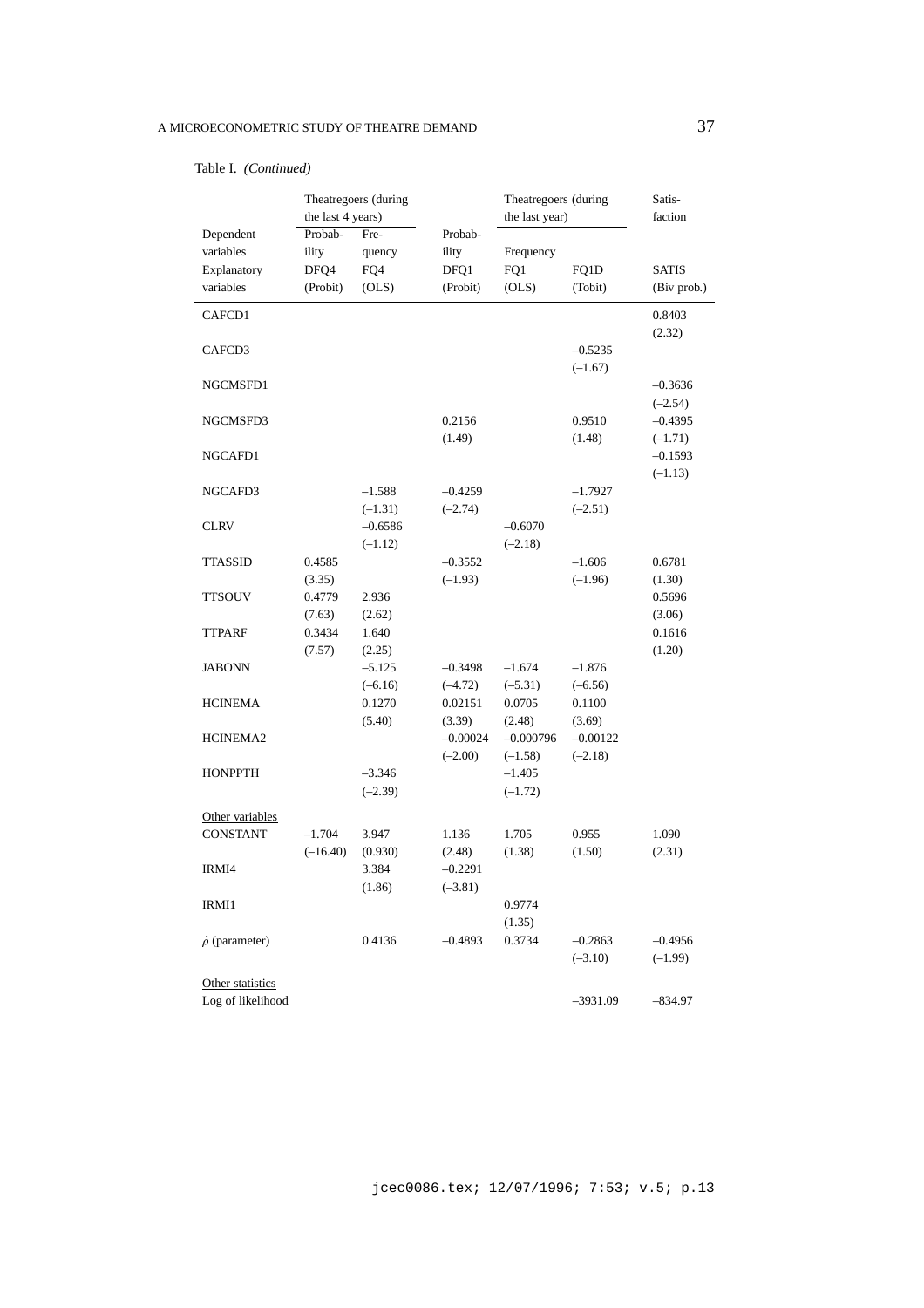|                                                                        | the last 4 years)                                | Theatregoers (during           |                                                  | the last year)            | Theatregoers (during) | Satis-<br>faction           |
|------------------------------------------------------------------------|--------------------------------------------------|--------------------------------|--------------------------------------------------|---------------------------|-----------------------|-----------------------------|
| Dependent<br>variables<br>Explanatory<br>variables                     | Probab-<br>ility<br>DFO <sub>4</sub><br>(Probit) | Fre-<br>quency<br>FQ4<br>(OLS) | Probab-<br>ility<br>DFO <sub>1</sub><br>(Probit) | Frequency<br>FQ1<br>(OLS) | FQ1D<br>(Tobit)       | <b>SATIS</b><br>(Biv prob.) |
| $\chi^2$ of likelihood<br>ratio<br>$(D \text{ of } L)$<br>% of correct | 936.90<br>(26)                                   |                                | 123.51<br>(18)                                   |                           |                       |                             |
| predictions<br>$\overline{R}^2$ or Pseudo                              | 89.05                                            |                                | 65.37                                            |                           |                       |                             |
| Maddala<br>Number of<br>observations                                   | 0.11<br>7970                                     | 0.23<br>898                    | 0.13<br>898                                      | 0.22<br>501               | 898                   | 501<br>(898)                |

Table I. *(Continued)*

than 1. For the linear regressions, this rule of practice can be justified. For the nonlinear models, an examination of the  $\chi^2$  of the likelihood ratios supported our decisions.

An initial comment will deal with the great similarity of the effects when one moves from the probability of unconditional choice to frequencies, after correction for potential selectivity bias. The signs of the significant effects are usually retained confirming the robustness of the econometric results. Also, it will be observed that the coefficients of the tobit model (column 5) combine those of the probit model (column 3) and of the OLS (column 4), which is to be expected, since the first model describes both non-attendance situations and the frequency of theatre attendance for those who do attend.

It should be noted that most of the variables explain theatre attendance over four years (columns 1 and 2) but have no significant influence on recent attendance or satisfaction (column 3 to 6), after controlling for selectivity biases. The variables or coefficients associated with selectivity bias (IRM4, IRM1, and  $\rho$ ) therefore seem to capture the individual propensity to attend the theatre. In short, it is quite logical to confirm that the theatre choices of an individual who is already known to be a potential theatregoer are henceforth dependent only on his experiences of the theatre and other recreational activities and on unforeseen changes in his income and prices.

## 5.1. THEATRE ATTENDANCE

Investigation of the determinants of the probability of attending the theatre is based on condition (8) or (9) in the case of unconditional choice, or (11), (12a) and (12b) for conditional choice, and investigation of frequency of attendance is based on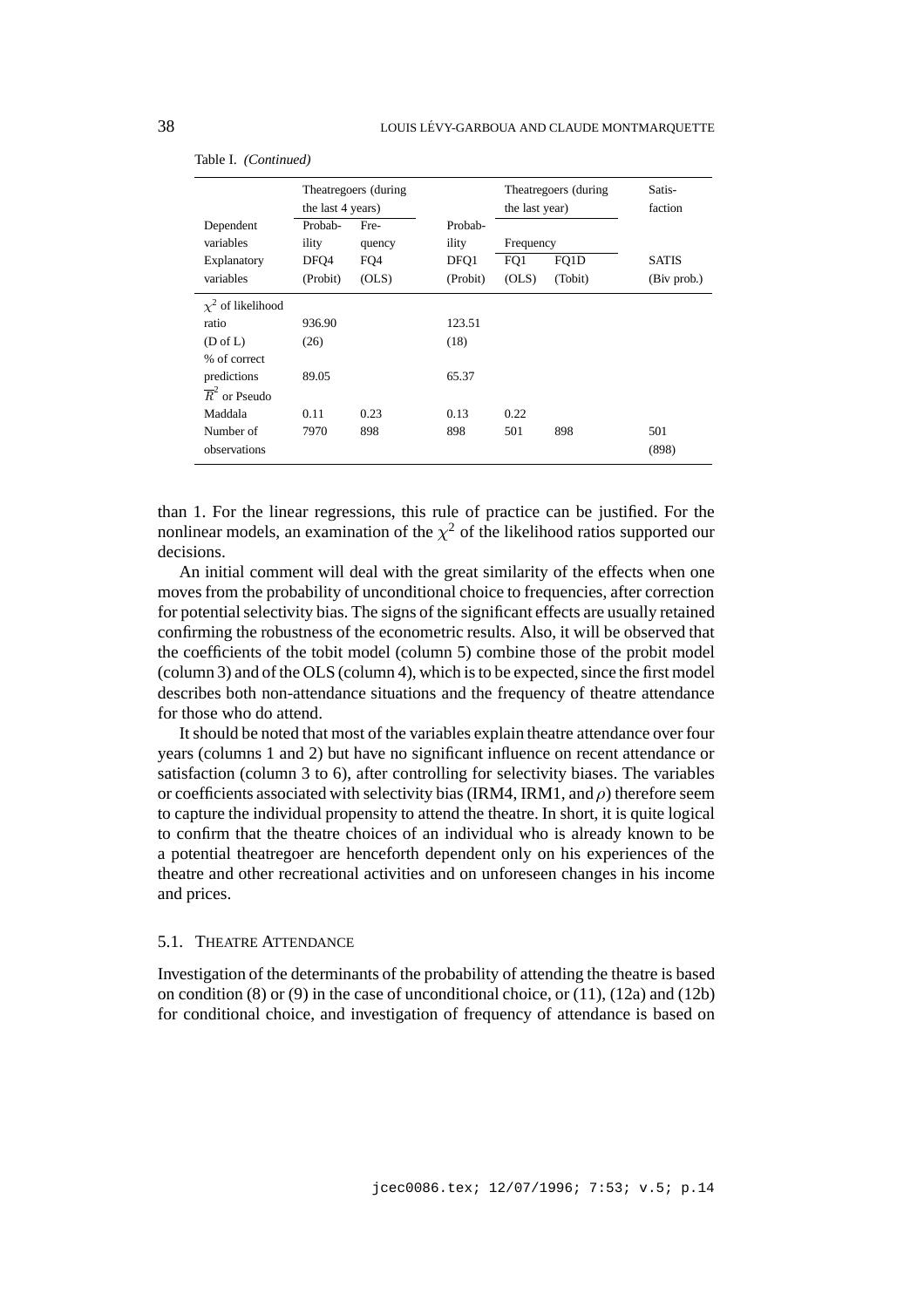# A MICROECONOMETRIC STUDY OF THEATRE DEMAND 39

a linear specification of condition (7). The marginal utility of wealth, current full prices, subjective qualities of theatre and substitutes or complements, objective qualities of these goods, the depreciation (forgetting) rates and obsolescence rates of knowledge enter separately into each of the conditions of interest to us. The contrast between the various predicted effects of the same variable depending on the phenomenon considered (frequency of outings, discrete choice, conditional discrete choice) allows us to envisage a good test of the "learning by consuming" model.

Two factors essentially contribute to the subjective quality of the performance (s): intrinsic taste for the theatre and degree of familiarity with the theatre.

A number of opinions indirectly measure taste for the theatre, such as greater appreciation of the actors and the quality of the text . Two other variables we have constructed (NGCAFD and NGCMSFD) attempt to measure taste directly. We used the appreciation scores from 0 to 10 that the respondents assigned to a list of 56 names; these subdivide into 23 theatrical writers and 33 actors and/or directors. We considered that a fairly large number of very high scores (9 and 10) would constitute evidence of a taste for the theatre. The results obtained lead us to qualify this initial intuition. It seems that the respondents treat writers and actors/directors differently. This appears most clearly for attendance estimated by the tobit model (column 5): the respective appreciations of writers and actors/directors have contrary effects on theatre attendance, negative in the first case and positive in the second. It seems likely that these two variables indicate tastes that are slightly different: first, a taste for reading as a substitute for the theatre among those who like writers a great deal, but necessarily a taste for the theatre among those who like actors/directors a great deal. This interpretation, which makes reading a substitute for theatre outings, is confirmed by the negative effect of regular reading of journals and magazines (CLRV) on the number of evenings spent in the theatre.

The best measurement we have of the degree of familiarity with, or experience of, the theatre is the percentage of actors and directors known (CCMSFD). A person who says he knows more than 80% of the names put to him is considered to know the theatre well (CCMSFD3). And in fact it is necessary to have attended the theatre personally in the past in order to know the actors and directors whose talent can only be appreciated on the stage and in action. Here again, knowledge of the writers (CAFCD) does not have the same significance at all, because it can be based on books – that is what the data suggest – and the writers whose plays one goes to see in the theatre are not necessarily those whose names are on the list given to the respondent. The accumulated knowledge of actors and directors, unlike that of writers, is therefore an excellent measure of previous theatre attendance and predictor of current attendance. For those who know actors and directors well (CCMSFD3), theatre attendance is clearly greater and the tobit model indicates that on average their probability of not attending the theatre ( $P$ (FQ1D = 0), the threshold) is reduced from 0.49 to 0.02.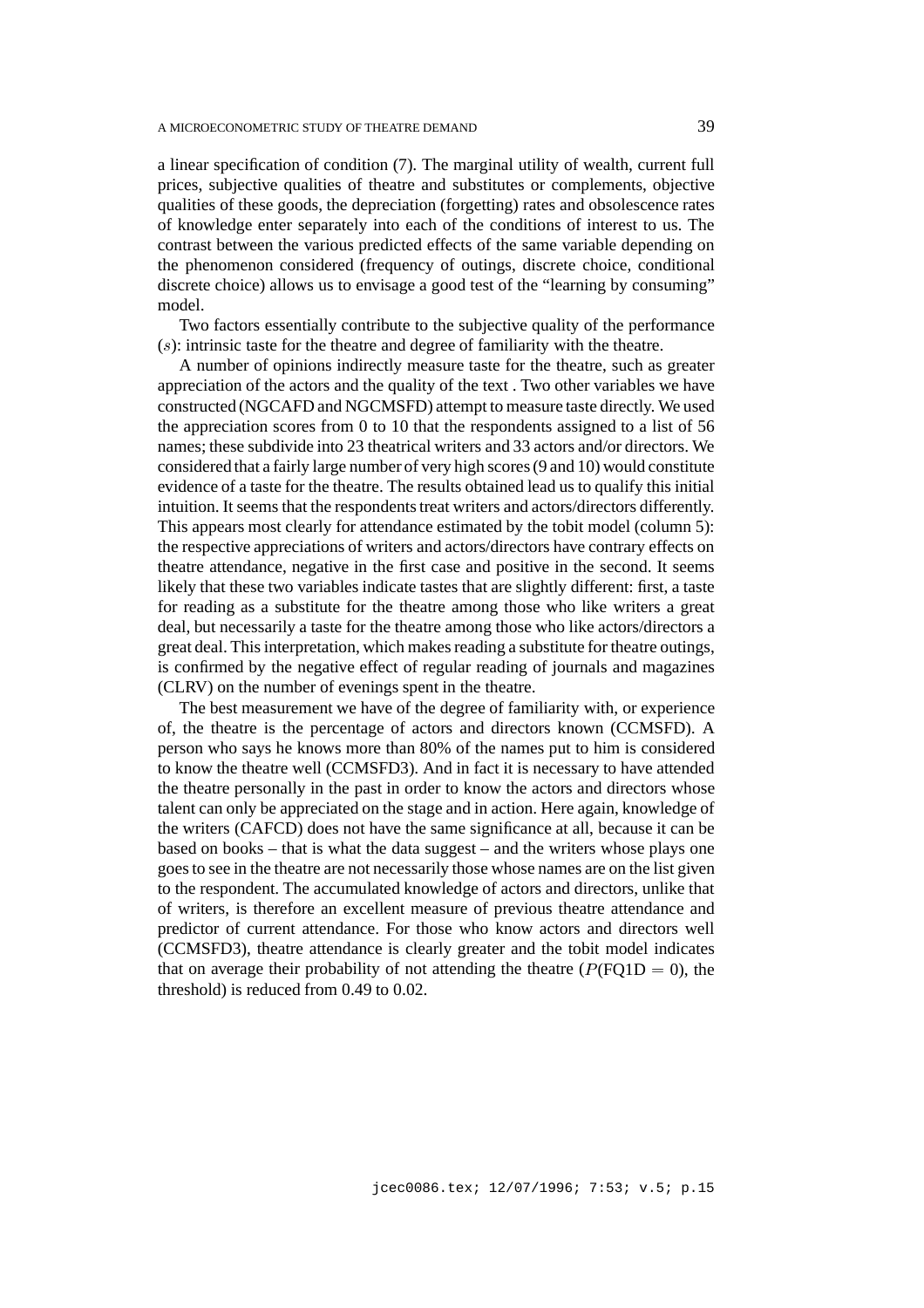If we are right to interpret the above-mentioned variables as indicators of the subjective quality attributed to the theatre, and if our theoretical model is accurate, we can conclude from the significantly positive sign of the corresponding coefficients in the frequency columns (columns 2 and 4, and 5) that *demand for the theatre is price-elastic*. Specifically, we estimate the price-elasticity to be around –1.47 for the theatregoer who knows more than 80% (CCMSFD3) of the names of actors and directors from a list put to him.7 Compared to price-elasticities of –1 for the others, these results confirm a theoretical prediction of the model (see Equation (6)) that the demand for the theatregoers who have completed their learning process becomes again price elastic. The possibility that a theatre experience will produce unpleasant surprises overall and result in a reduction rather than an increase in subjective quality exists theoretically and would lead to the opposite conclusion of inelastic demand. But apart from the fact that this possibility is at odds with the intuition that theatre is a beneficial habit, unlike tobacco for example, it must be excluded here because we are also using a direct measurement of taste (NGCAFD and NGCMSFD). The latter is positively correlated with the knowledge measurements (Goodman-Kruskal's Gamma statistics is 0.55 for writers and 0.36 for actord/directors). We also find confirmation of the predicted effects of the subjective quality indicators on the unconditional (column 2) and conditional (columns 3 and 6) theatre attendances: positive effect in the first case and nil, low or negative effect in the second case.

The frequency of viewing theatre broadcasts on television is an indicator of taste for theatre, and the non-conditional probability of spending the evening in the theatre increases regularly with it. For example, the average respondent who says he views theatre on television one to three times per month (TTSOUV) increases from 0.075 to 0.173 his unconditional probability of attending the theatre and makes approximately three additional theatre outings.

The cinema also provides the same kind of satisfaction as the theatre and, like it, is an outing. It is therefore understandable that people who regularly go to the cinema also go to the theatre because they like to go out and also know they can find enjoyment of the same kind in the theatre. However, beyond a certain threshold of cinema-going, the complementarity of the two recreations in producing utility may be transmuted into substitutability and the spillover effect that cinema initially had on theatre may become a factor reducing theatre outings. The quadratic form of the effect of the annual number of cinema outings confirms what we have just said. Finally, reading books and magazines also appeared to be a substitute for the theatre.

The price of an evening at the theatre is another important factor in the decision. The survey allows a fairly detailed measurement of this by looking at every aspect, in part summarized by the concept of Becker's full price in time and money.

The monetary aspects of the relative price are contained in three variables. The average ticket price anticipated by the theatregoer (PMA) actually incorporates price and quality elements to which we will return in a moment. A fairly good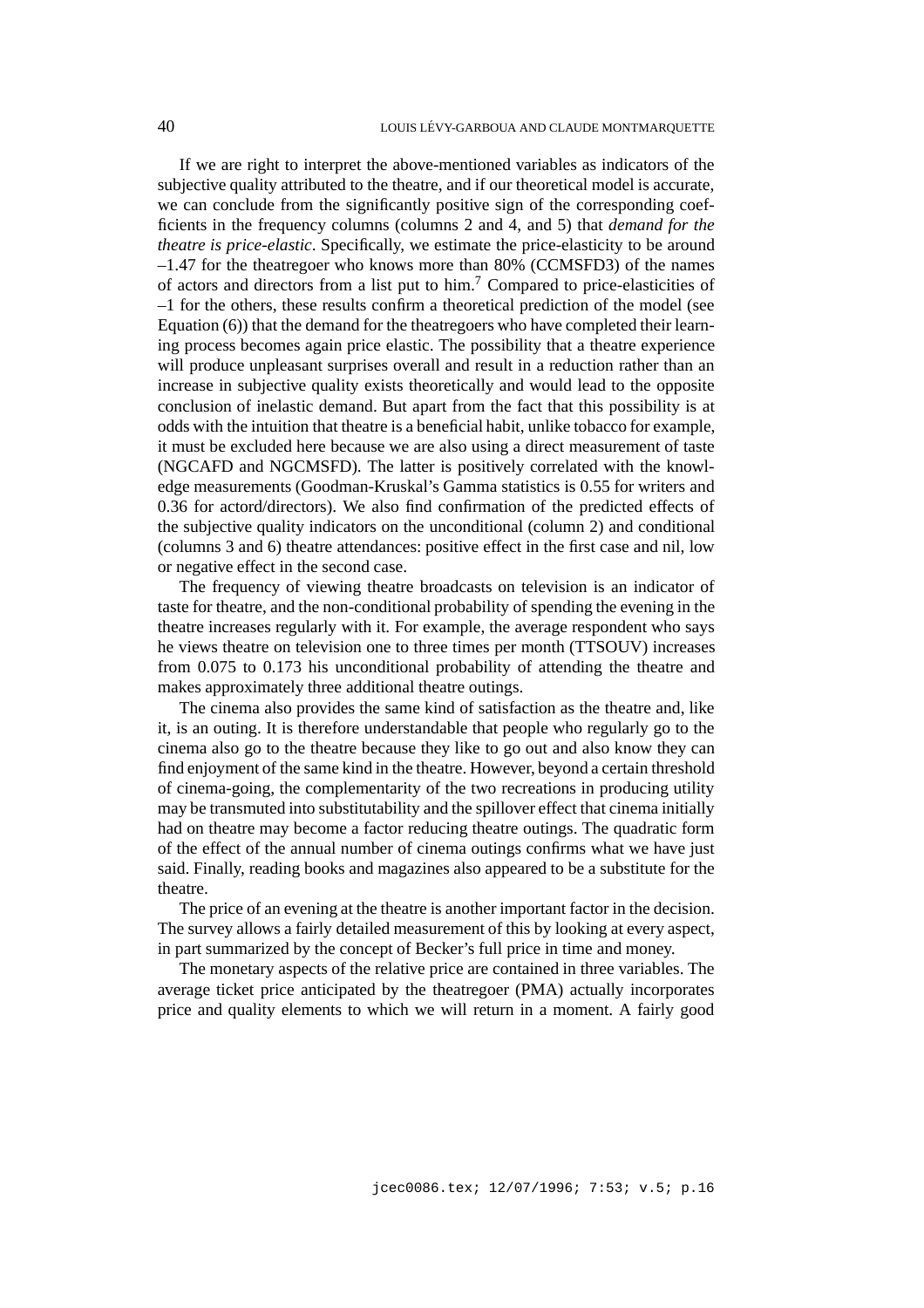index of the inverse of the price of substitutes or, if preferred, an index of their quality (noted POPPSUB) is also available in the expression of the following opinion: "Other recreations or other types of performing arts are more attractive than the theatre". Finally, a third variable (PGRAT) indicates whether the theatregoer received a free ticket. These last two variables are considered exogenous here; one should have a negative and the other a positive effect on theatregoing.

But the price effect here greatly exceeds the simple effect of the ticket price and includes a number of aspects that are not monetary (or only incidentally so) and consideration of the fixed cost of the evening, such as difficulties of transportation and babysitting (POPTREF) or of obtaining information and organizing the evening (POPIT). We can admit that these routine obstacles are exogenous and confirm that they significantly affect the frequency of outings in the direction expected.

In the long questionnaire distributed only to theatregoers, the quality of the outing was measured by a number of questions. Here we are referring to an *objective quality* that everyone measures in the same way and which is not to be confused with the subjective quality that has already been discussed. These two components, objective and subjective, obviously contribute to the total quality that must, in writing the model, replace the subjective quality alone that was considered in section 3. The objective quality of the outing can be captured in terms of use of a parking facility (PPARK) and having a meal after the performance (PRAP); the other quality aspects measured in the survey were shown to have little or no significance. The exogenous nature of the second variable is dubious. However, even if the model structure is simplified and this dichotomous variable is treated as continuous, none of our attempts using the generalized moments method (GMM) converged, and we had to decide to consider it exogenous in our econometric specifications. The two quality indicators selected influence the number of outings positively, suggesting once again the existence of a demand price-elasticity.

Returning to the average ticket price anticipated by the theatregoer (PMA), which incorporates price and quality factors, we treated this variable as endogenous. We therefore instrumented it using all the socio-demographic variables (income and place of residence indicators) that appear for the sample, and the variables indicating appreciation of quality and of the outing. Estimation by ordinary least squares corrected for the theatregoer/non-theatregoer selectivity bias provides us with a generated regression variable ("generated regressor")  $PMA$ . This generated regressor problem is especially difficult to analyse in models which combine discrete variables, continuous variables and selectivity bias. However, the results of later estimation stages are unchanged regardless of whether PMA or PMA is used ^ and are reliable (see Hoffman, 1987) as the effect of PMA on attendance is always ^ nil. In fact, PMA could well measure the average price of tickets among those who ^ have a fairly accurate idea of it, but also the subjective value assigned to a seat of medium quality among all those who do not know its price. According to our other results, the coefficient of PMA should be negative if PMA indicates the ticket ^ price, and positive if PMA indicates the subjective quality. It is quite possible that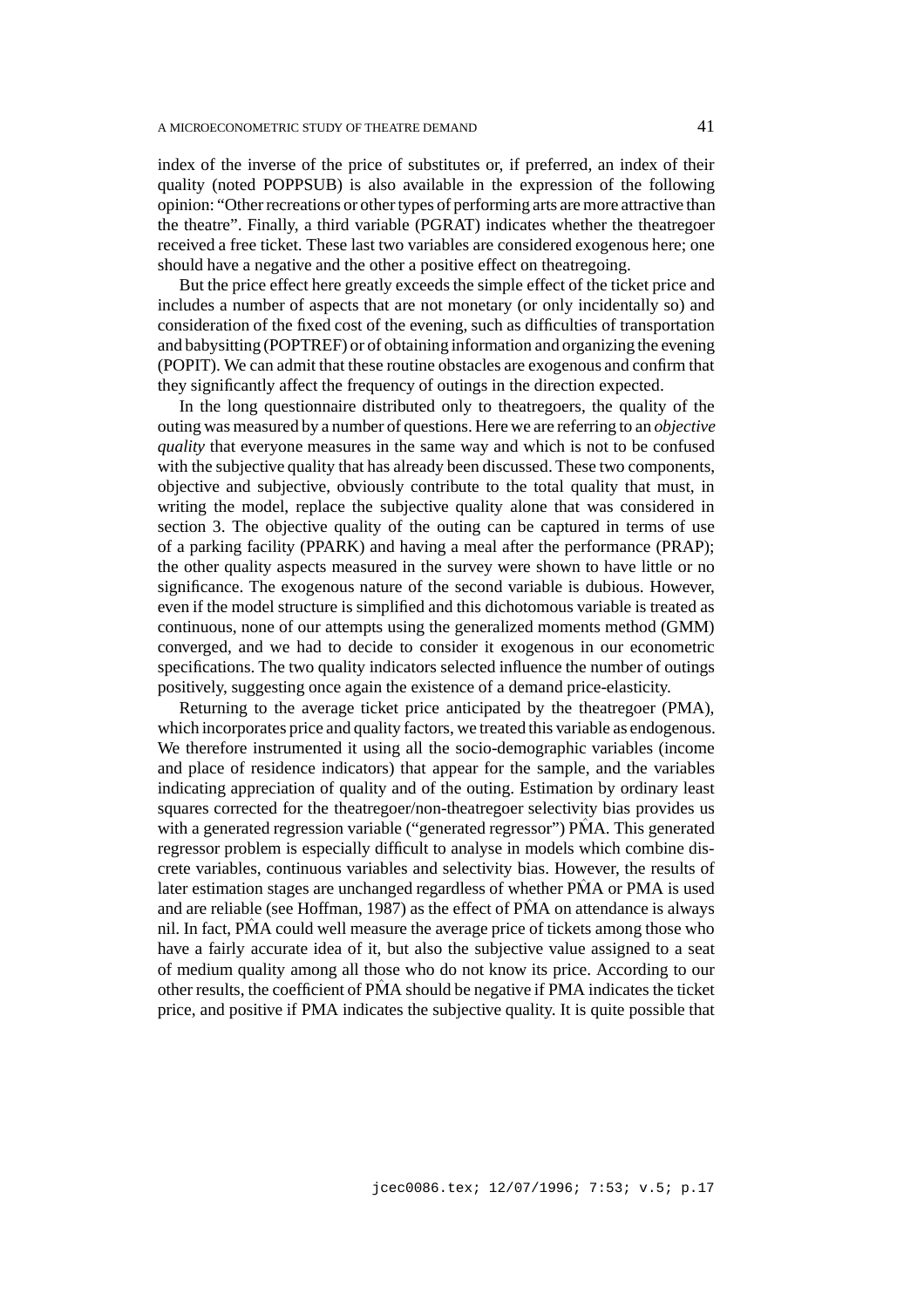the estimated effect on the entire sample is nil because these two effects work in opposite directions. Our result is similar to that of Throsby (1990), who found for three Sydney theatres that the price of seats had a nil or positive effect on the number of theatregoers attending a specific play, whereas the objective quality indices had a cumulative positive effect. However, we must not deduce from this that the true price elasticity of the theatre is nil because the price of seats incorporates both objective and subjective quality factors.

The effect of a fairly large number of socioeconomic variables on the unconditional probability of going to the theatre is obvious, and merely confirms the result of many sociological studies. But the interpretation is of greater interest here than the result as such, because we have brought together under this denomination a number of heteroclite effects. The size of the city is an important factor, perhaps the most important, for the unconditional probability of going to the theatre. From this point of view the hierarchy formed by Paris – suburbs/provincial cities with populations greater than 20,000 – and the rest is clear. Paris and the cities of some size in fact offer many more possibilities of choice and access to the theatre than a rural environment. The existence of children and their number (indirectly captured by their age band) significantly affect both the price of their parents' time and their real income. Ownership of a dishwasher, more than one automobile, an automobile radio or a microcomputer indicates above all a strong income effect stimulating theatregoing. And the socio-occupational class of the head of household, or of the spouse if the spouse is the respondent, captures an income effect (and a price of time effect when the respondent is the spouse of the head of household), but also certainly a positive effect of general theatre knowledge. Finally, another example of the latter effect is the simple finding that people who say they do not often think about the theatre, because there is not much discussion of it in their circle (HONPPTH), go to the theatre infrequently themselves. It is therefore through a series of indices that we identify accumulation of a human capital specific to the higher occupations (senior managers, liberal professions, technicians and intermediate occupations) and the activities of the mind into which the theatre falls. In the same way, accumulation of theatre capital can happen through season tickets, so that very naturally those who have never purchased season tickets<sup>8</sup> (JABONN) of course visit the theatre less frequently than the others.

# 5.2. THE THEATREGOER'S STATED SATISFACTION

Certain consequences (for example, instability of coefficients) of the conditional nature of satisfaction interacting with possible correction of the selectivity bias have already been discussed above. Another demonstration of the conditional nature of satisfaction is that pleasant surprises encourage us to repeat our experiences or to state we are satisfied, while unpleasant surprises discourage us or make us dissatisfied. The conditional effect of a theatre surprise is expressed in Equation (11), and the lower the subjective quality of the theatre, the greater it will be (this last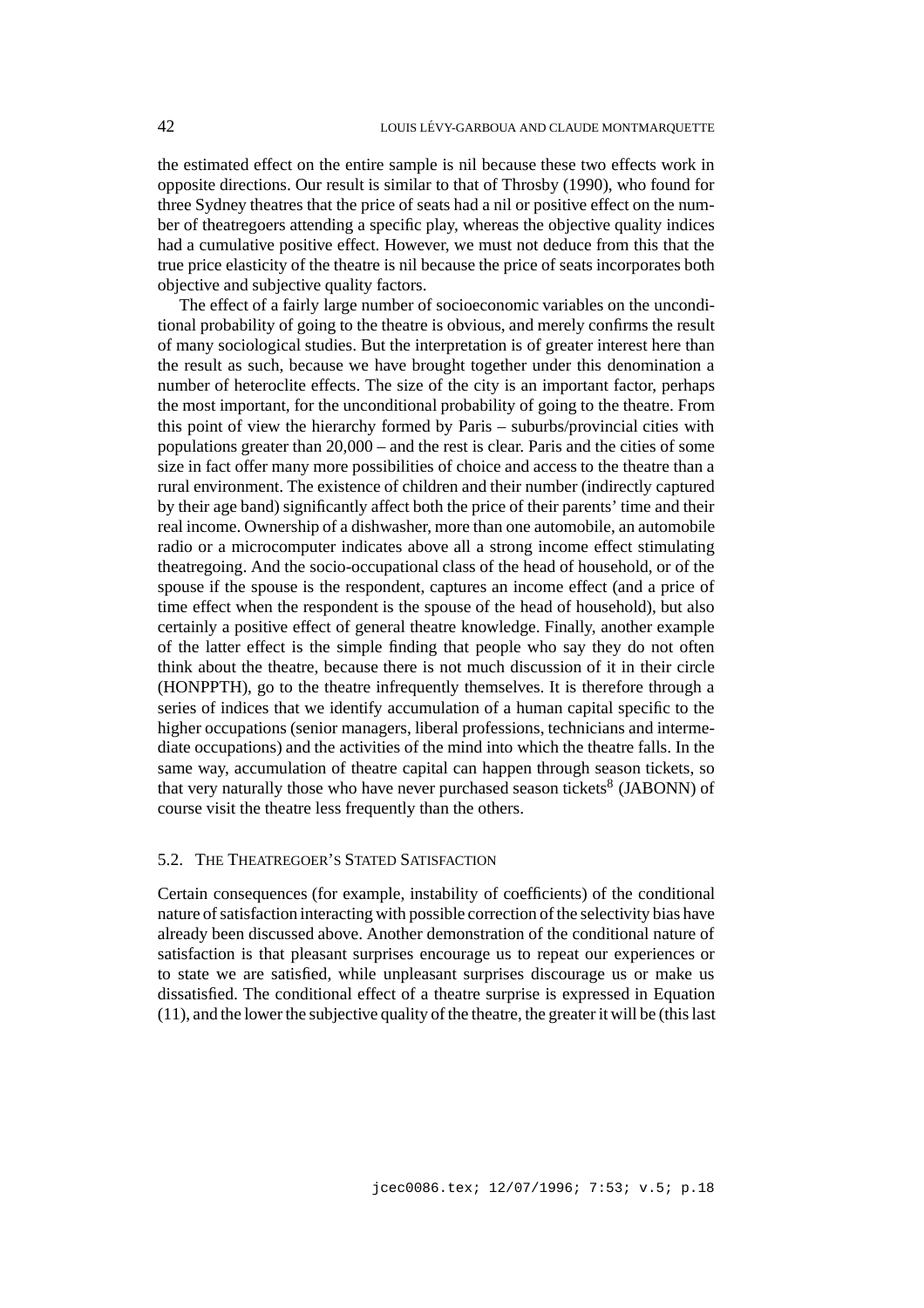statement is demonstrated in Lévy-Garboua and Montmarquette, 1995). Although theatre surprises cannot be observed, they can be correlated with observable factors. Since the surprise is experienced only after consumption, its effect cannot be captured by the selectivity bias variable and is therefore very likely to be partially found in an explanatory variable, even though the latter was used to construct the previous variable. The coefficient of the variable in question contains statistical information regarding the sign of the surprise, rather in the same way as observation of certain characteristics of an insured person provide information as to the risk he represents.

This analysis provides a satisfactory grid for reading the results in column 6. It should be noted first that city-dwellers, who are the most frequent theatregoers, tend to state less satisfaction than the other theatregoers. We calculated, for example, that the probability of a Parisian stating that he is very satisfied is only 0.64, compared with 0.78, on average, for non-Parisians. The reason why city-dwellers are apparently the most subject to unpleasant theatre surprises is that since they have the best access to the theatre, they experience an *adverse selection* phenomenon. Thus, among city-dwellers, a higher proportion than average of non theatre-lovers are among the audience. Inversely, we can observe the positive effect on satisfaction of appreciating the comedy (CADROLE) or humanity (CAHUMAIN) of a play. These two aspects are mainly mentioned by people who attend the theatre infrequently, as shown by the negative sign of the other coefficients, but they still predispose those who prefer them to like the theatre, perhaps without being aware of it themselves. On the other hand, those who neither know nor like the actors and directors (CCMSFD1 and NGCMSFD1) of course experience unpleasant surprises when they go to the theatre, while those who know few writers (CAFCD1) are not much disposed to reading, but can, on the other hand, appreciate the living, real aspect of the theatre. Generally speaking, we can confirm that the conditional effect of a variable on satisfaction tends to appear on the variables associated with lack of theatre experience, therefore at low subjective quality values, as our model predicts.

## **6. Conclusion**

In attempting to identify the specific characteristics of theatre demand, it seemed essential that the estimated demand model allows a large place for the heterogeneity of tastes, the extreme differentiation or uniqueness of cultural goods and services, and the consequences of lengthy, unsystematic learning of his own taste by each individual. We therefore presented a demand model with "learning by consuming" in which the quantity of each good is weighted for its quality, whose essential component here is subjective. This subjective quality reflects the intrinsic taste for, and accumulated experience of, the good and is directly proportional to total surprises, whether pleasant or unpleasant, resulting from past consumption. This demand model is more parsimonious than the addiction or rational habit formation models,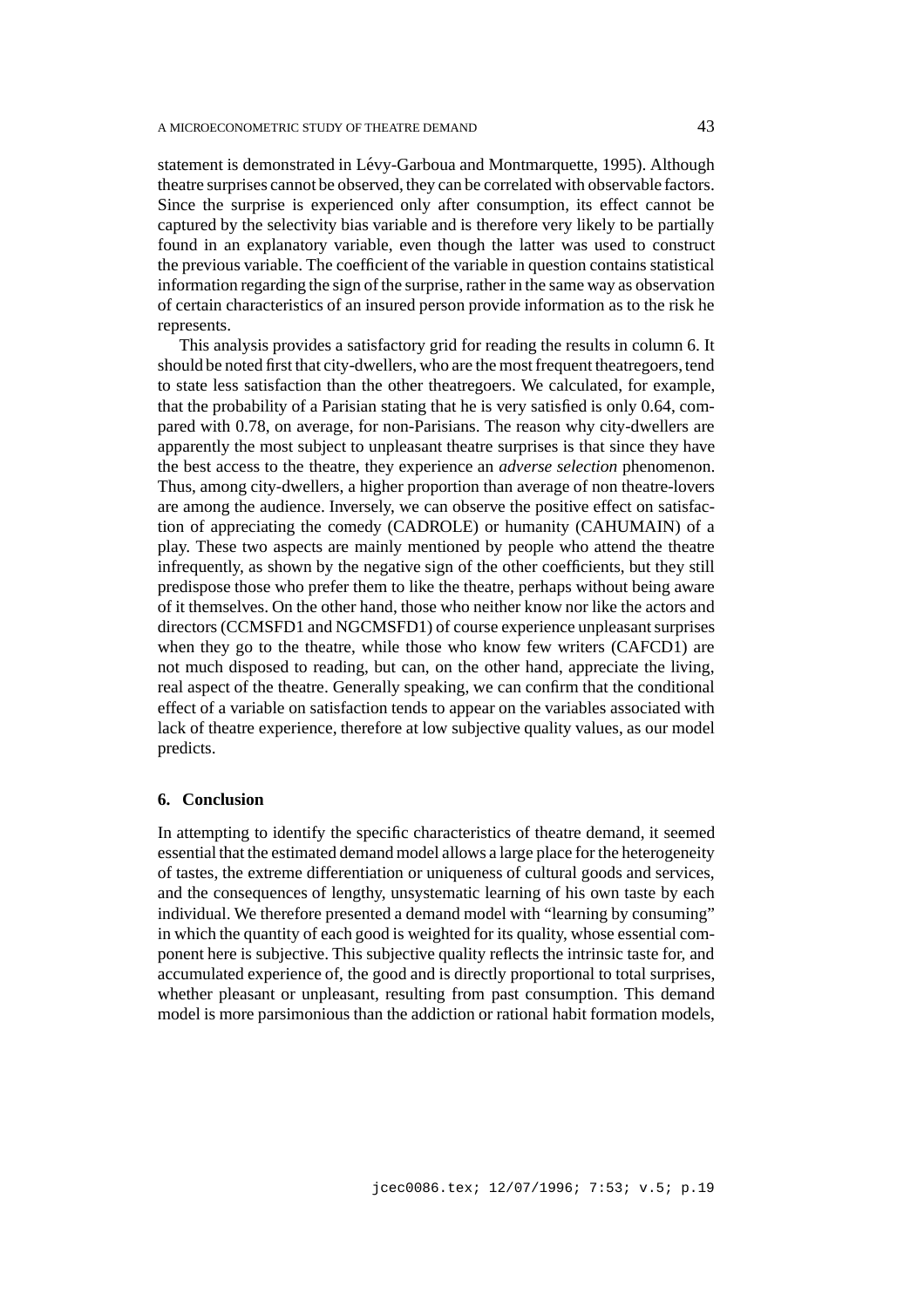since it retains a hypothesis of intertemporal separability of utility conditional on past consumption.

We have specified several aspects of theatregoing and stated satisfaction with the theatre using this model, and we have tested it econometrically on a single survey carried out on a large random sample. We have constructed a sensitive measurement of knowledge of, and taste for, the theatre and have captured several aspects of the full price, objective quality of the outing and many socioeconomic variables. We have also taken into account the potential selectivity biases by exploiting the nesting of two subsamples of theatregoers in the source sample and have found that they in fact play an important role. The model allows calculation of price elasticities on survey data as soon as the accumulated experience and taste for consumption of the good are measured. We find that demand for the theatre is price-elastic and that the substitution effects of televised theatre broadcasts, cinema and reading are important. In addition, by drawing a distinction between choices not conditional and conditional on past consumption of the good, we can add a dynamic interpretation to the effects measured on survey data and in this case reconstruct a pseudo-sequence of three choices.

From this point of view, the distinctive property of cultural goods is their uniqueness or great differentiation, which is another way of saying that they are hard to reproduce, but it also means that their choice involves long learning processes. Provided these essential distinguishing features are kept in mind, cultural demand seems a promising field for economic analysis.

# **Appendix**

| Symbols                | Definitions                                                                           |
|------------------------|---------------------------------------------------------------------------------------|
| Dependent variables:   |                                                                                       |
| DFO <sub>4</sub>       | Attended amateur and professional theatre in recent years:<br>$yes = 1$ ; 0 otherwise |
| FQ4                    | Attended during the last four years                                                   |
| DFQ1                   | Attended the theatre during the last year: $yes = 1$ ; 0 otherwise                    |
| FQ1D                   | Attended the theatre during the last year. (D) includes the 0s                        |
| <b>SATIS</b>           | Satisfaction with last performance:                                                   |
|                        | Satisfaction: $\text{great} = 1$ ; 0 otherwise                                        |
| Explanatory variables: |                                                                                       |

Table A.1. Symbols and definitions of variables

Socioeconomic and demographic variables

|                  | Characteristics of household: |
|------------------|-------------------------------|
| ENF <sub>2</sub> | Child from 2–9 years          |
| ENF3             | Child from 10–14 years        |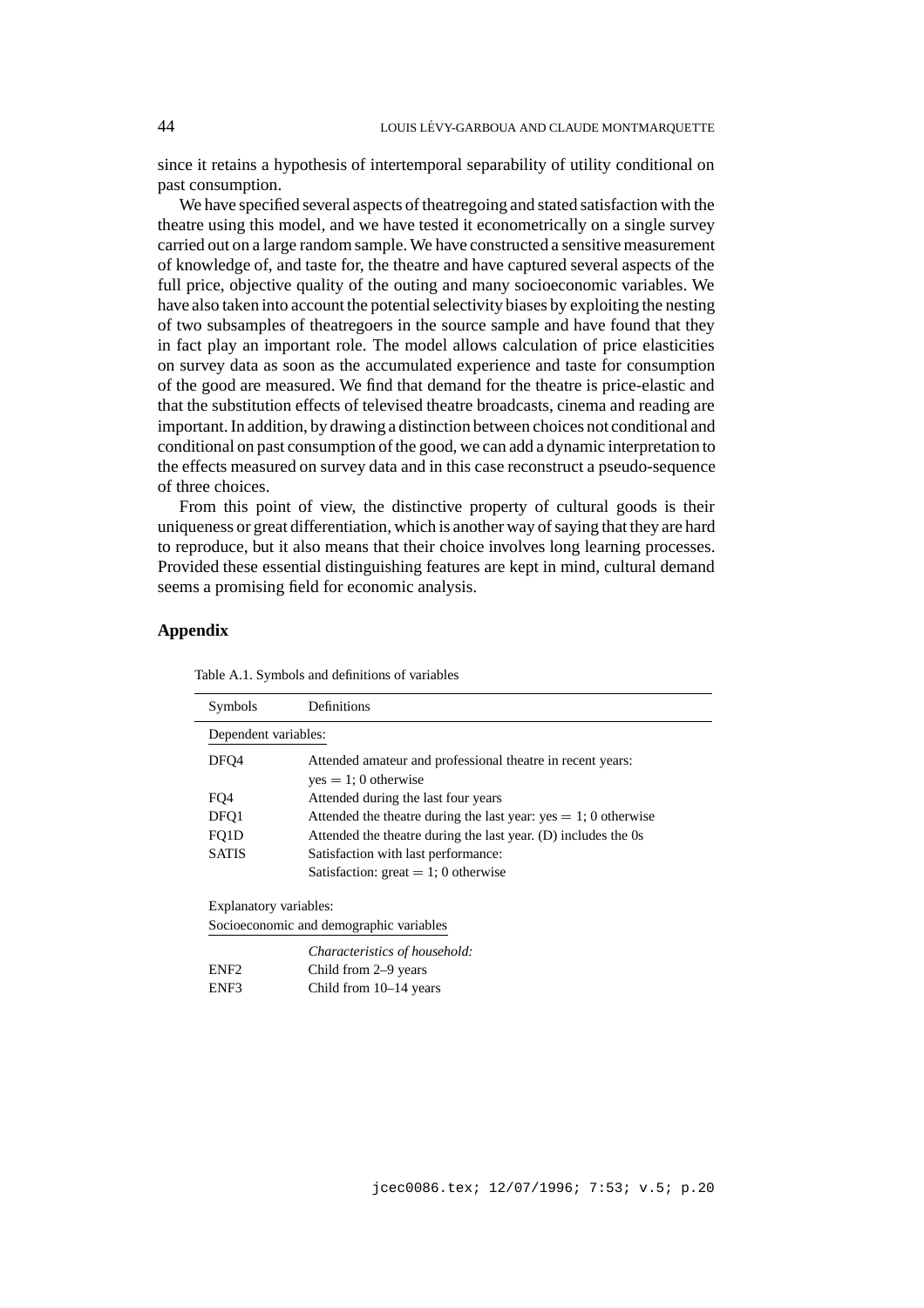Table A.1. *(Continued)*

 $\overline{\phantom{a}}$ 

| Symbols                              | Definitions                                                 |  |  |  |
|--------------------------------------|-------------------------------------------------------------|--|--|--|
| ENF <sub>4</sub>                     | Child of $+15$ years                                        |  |  |  |
| EQUI1                                | Has a telephone                                             |  |  |  |
| EQUI2                                | Owns a dishwasher                                           |  |  |  |
| EQUI3                                | Owns an automobile                                          |  |  |  |
| EQUI4                                | Owns more than one automobile                               |  |  |  |
| EQUI5                                | Owns an automobile radio                                    |  |  |  |
| EQUI6                                | Owns a microcomputer                                        |  |  |  |
| SHCENTM                              | Lives in a city with population 20000-100000                |  |  |  |
| <b>SHCETMP</b>                       | Lives in a city with population $+100000$                   |  |  |  |
| <b>SPARIS</b>                        | Lives in Paris                                              |  |  |  |
| SBANLIEU                             | Lives in Paris suburbs                                      |  |  |  |
| <b>FERME</b>                         | Lives on a farm                                             |  |  |  |
|                                      | Respondent characteristics:                                 |  |  |  |
| SMARIE                               | Married                                                     |  |  |  |
| <b>SEEPROF</b>                       | Professional training                                       |  |  |  |
| SEFAGEC                              | University or grande école                                  |  |  |  |
| SCONJ                                | Connection with head of household: spouse                   |  |  |  |
|                                      | Socio-economic and demographic variables                    |  |  |  |
| SENF                                 | Connection with head of household: child                    |  |  |  |
| SAUTR                                | Connection with head of household: other                    |  |  |  |
| <b>ICEMPL</b>                        | Employee, x SCONJ                                           |  |  |  |
| <b>ICOUVR</b>                        | Unskilled x SCONJ                                           |  |  |  |
| <b>IAACTIF</b>                       | In labour force, x SAUTR                                    |  |  |  |
|                                      | Occupation of head:                                         |  |  |  |
| CADRE                                | Senior manager, liberal profession                          |  |  |  |
| ARTCO                                | Tradesman, sales                                            |  |  |  |
| <b>OUVRI</b>                         | Unskilled                                                   |  |  |  |
| Price and quality variables          |                                                             |  |  |  |
|                                      | Reasons given by people for not attending the theatre:      |  |  |  |
| <b>POPTREF</b>                       | "Opinion" on cost of transportation and children            |  |  |  |
| <b>POPIT</b>                         | "Opinion" on cost of information and time                   |  |  |  |
| <b>POPPSUB</b>                       | "Opinion" on substitute prices of other forms of recreation |  |  |  |
| PMA                                  | Average anticipated price                                   |  |  |  |
| PGRAT                                | Free ticket                                                 |  |  |  |
| PPARK                                | Parking                                                     |  |  |  |
| PRAP                                 | Meal after performance                                      |  |  |  |
| Knowledge and taste variables        |                                                             |  |  |  |
| <b>CACOMED</b>                       | Appreciates actors                                          |  |  |  |
| Appreciates comedy<br><b>CADROLE</b> |                                                             |  |  |  |
|                                      |                                                             |  |  |  |

 $\overline{\phantom{0}}$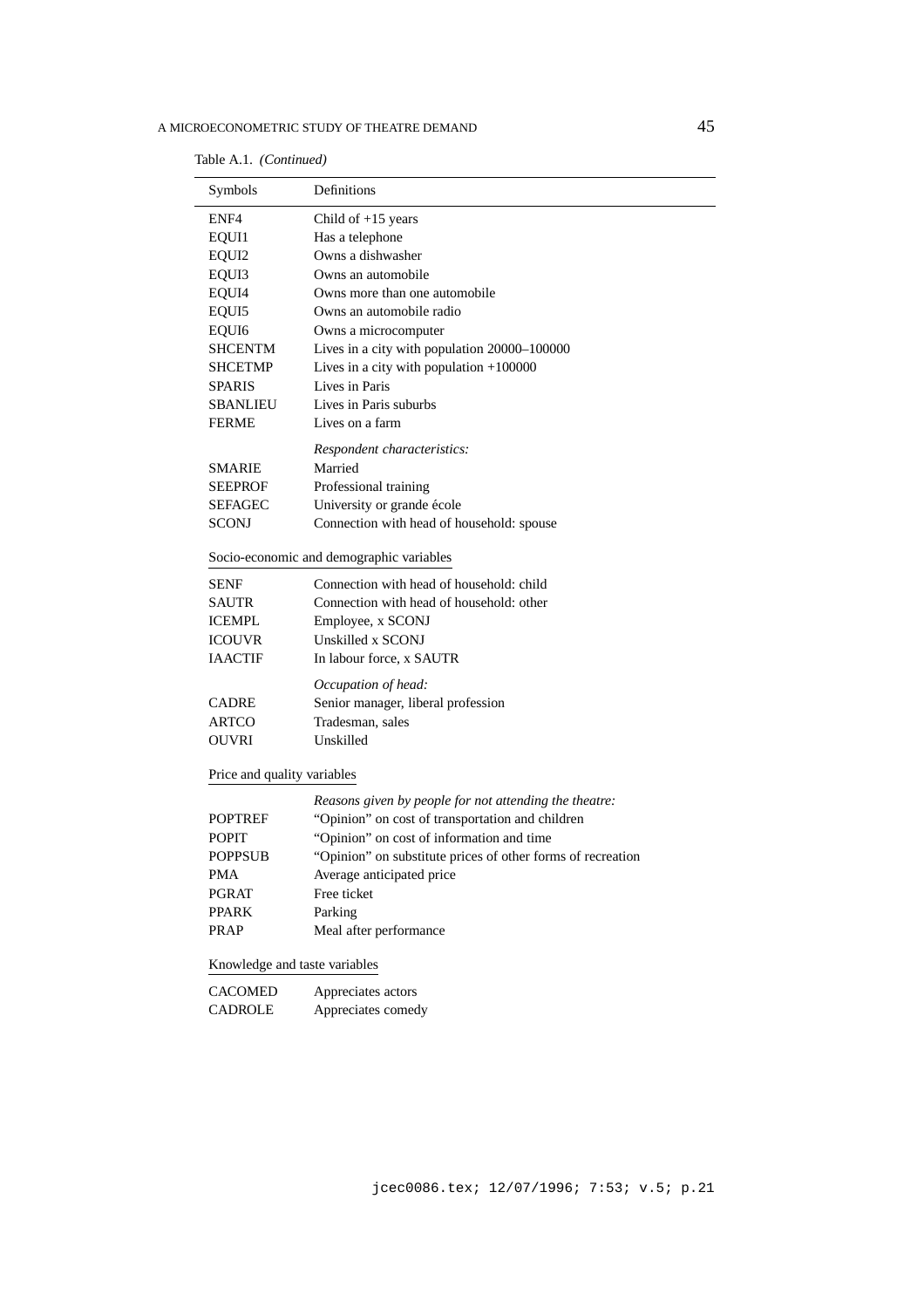| Symbols                       | Definitions                                                            |
|-------------------------------|------------------------------------------------------------------------|
| <b>CAHUMAIN</b>               | Appreciates humanity                                                   |
| <b>CATEXT</b>                 | Appreciates text of play                                               |
| <b>CMMSFC</b>                 | % of directors and actors known on a list presented                    |
| <b>CCMSFD1</b>                | $=$ 1 of CCMSFC $\leq$ 35% of directors and actors                     |
| <b>CCMSFD3</b>                | $= 1$ if CCMSFC $> 80\%$                                               |
| <b>CAFC</b>                   | % of writers known on a list presented                                 |
| Knowledge and taste variables |                                                                        |
| CAFCD <sub>1</sub>            | $= 1$ if CAFC $\leq 35\%$                                              |
| CAFCD3                        | $= 1$ if CAFC $> 80\%$                                                 |
| <b>NGCCMSFC</b>               | Number of directors and/or actors highly appreciated (scoring 9 or 10) |
| NGCMSFD1                      | $= 1$ if NGCCMSFC $\leq 2$                                             |
| NGCMSFD3                      | $= 1$ if NGCCMSFC $> 9$                                                |
| <b>NGCAFC</b>                 | Number of writers highly appreciated (scoring 9 or 10)                 |
| NGCAFD1                       | $= 1$ if NGCAFC $\leq 2$                                               |
| NGCAFD3                       | $= 1$ if NGCAFC $> 9$                                                  |
| <b>CLJO</b>                   | Reads newspapers                                                       |
| <b>CLRV</b>                   | Reads magazines                                                        |
| TTASSID                       | Views theatre on TV: 1 time per week                                   |
| TTSOUV                        | Views theatre on TV: 1-3 times per month                               |
| TTPARF                        | Views theatre on TV: 3-10 times per year                               |
| <b>JABONN</b>                 | Has never had a season ticket                                          |
| <b>HCINEMA</b>                | Cinema visits per year                                                 |
| HCINEMA2                      | Square of HCINEMA                                                      |
| <b>HONPPTH</b>                | "Opinion": people don't talk about the theatre any more                |
| Selection bias variables      |                                                                        |
| IRDM4                         | Inverse of MILL's ratio associated with DFQ4                           |
| IRDM1                         | Inverse of MILL's ratio associated with DFQ1                           |

Table A.1. *(Continued)*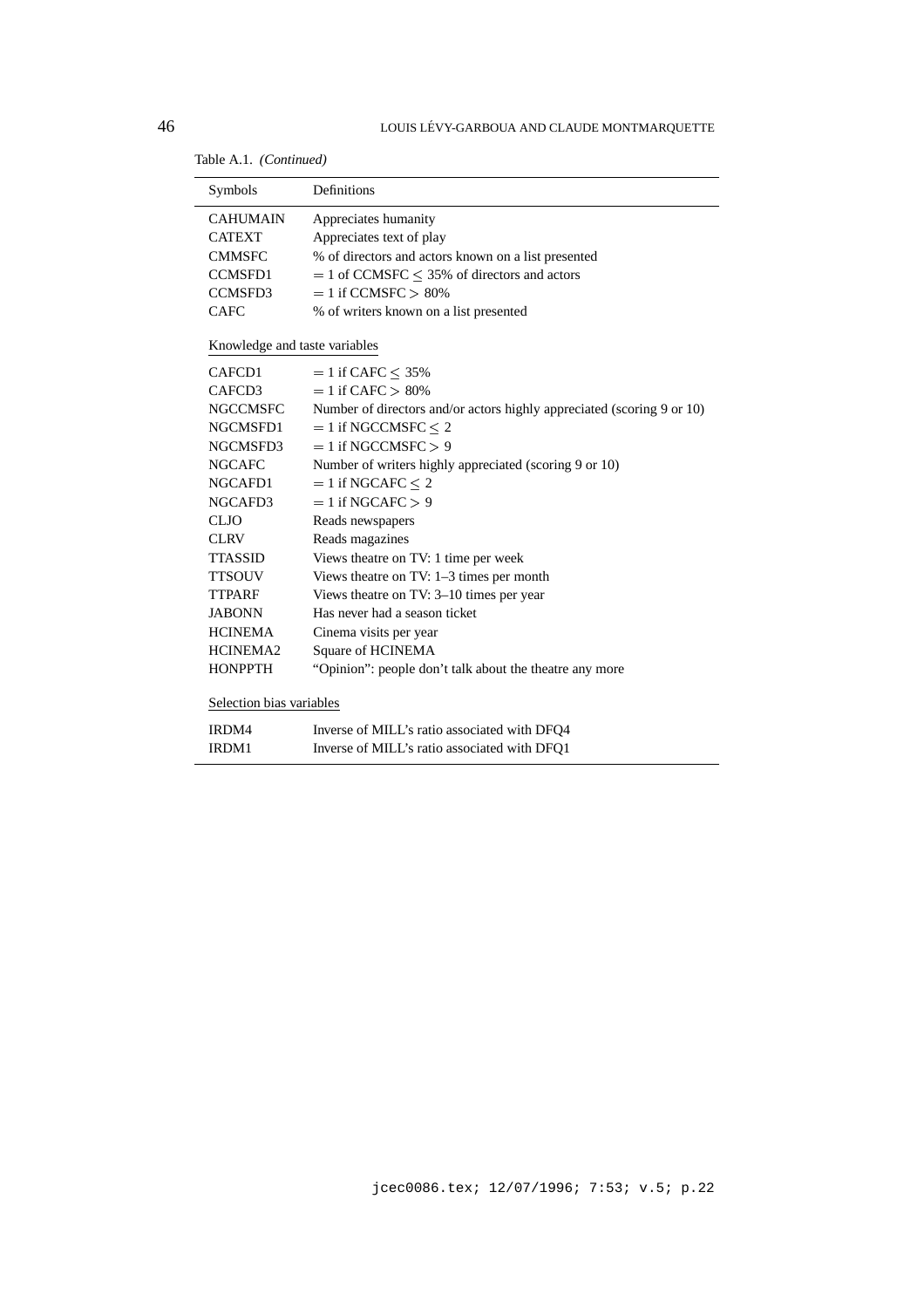# A MICROECONOMETRIC STUDY OF THEATRE DEMAND 47

|                              | Theatregoers and<br>non-theatregoers<br>$(N = 7970)$ | Theatregoers in the last<br>four years ( $N = 898$ ) | Theatregoers in the last<br>year $(N = 501)$ |
|------------------------------|------------------------------------------------------|------------------------------------------------------|----------------------------------------------|
| Dependent variables          |                                                      |                                                      |                                              |
| DFQ4                         | 0.113                                                |                                                      |                                              |
| FQ4                          |                                                      | 7.349                                                |                                              |
|                              |                                                      | (9.28)                                               |                                              |
| DFQ1                         |                                                      | 0.558                                                |                                              |
| FQ1D                         |                                                      | 1.645                                                | 2.948                                        |
|                              |                                                      | (2.63)                                               | (2.92)                                       |
| <b>SATIS</b>                 |                                                      |                                                      | 0.669                                        |
| <b>Explanatory variables</b> |                                                      |                                                      |                                              |
|                              | Socioeconomic and demographic variables              |                                                      |                                              |
| ENF <sub>2</sub>             | 0.249                                                | 0.202                                                | 0.176                                        |
| ENF3                         | 0.192                                                | 0.170                                                | 0.182                                        |
| ENF4                         | 0.297                                                | 0.295                                                | 0.311                                        |
| EQUI1                        | 0.903                                                | 0.928                                                | 0.934                                        |
| EQUI2                        | 0.269                                                | 0.414                                                | 0.419                                        |
| EQUI3                        | 0.812                                                | 0.852                                                | 0.836                                        |
| EQUI4                        | 0.262                                                | 0.365                                                | 0.391                                        |
| EQUI5                        | 0.231                                                | 0.383                                                | 0.401                                        |
| EQUI6                        | 0.0789                                               | 0.174                                                | 0.188                                        |
| <b>SHCENTM</b>               | 0.127                                                | 0.101                                                | 0.094                                        |
| <b>SHCETMP</b>               | 0.252                                                | 0.256                                                | 0.247                                        |
| <b>SPARIS</b>                | 0.0369                                               | 0.119                                                | 0.150                                        |
| <b>SBANLIEU</b>              | 0.151                                                | 0.291                                                | 0.305                                        |
| <b>FERME</b>                 | 0.0459                                               | 0.010                                                | 0.008                                        |
| <b>SMARIE</b>                | 0.708                                                | 0.628                                                | 0.595                                        |
| <b>SEEPROF</b>               |                                                      | 0.128                                                | 0.116                                        |
| <b>SEFAGEC</b>               |                                                      | 0.352                                                | 0.399                                        |
| <b>SCONJ</b>                 | 0.110                                                | 0.157                                                | 0.170                                        |
| <b>SENF</b>                  | 0.0108                                               | 0.0045                                               | 0.006                                        |
| <b>SAUTR</b>                 | 0.0041                                               | 0.145                                                | 0.162                                        |
| <b>ICEMPL</b>                | 0.0177                                               | 0.014                                                | 0.012                                        |
| <b>ICOUVR</b>                | 0.0202                                               | 0.007                                                | 0.002                                        |
| <b>IAACTIF</b>               | 0.0026                                               | 0.086                                                | 0.104                                        |
| <b>CADRE</b>                 | 0.0893                                               | 0.264                                                | 0.307                                        |
| <b>ARTCO</b>                 | 0.0666                                               | 0.0679                                               | 0.066                                        |
| <b>OUVRI</b>                 | 0.215                                                | 0.0969                                               | 0.080                                        |
| Price and quality variables  |                                                      |                                                      |                                              |
| <b>POPTREF</b>               |                                                      | 0.444                                                | 0.411                                        |
| <b>POPIT</b>                 |                                                      | 0.245                                                | 0.275                                        |

Table A.2. Descriptive statistics: mean and standard deviation<sup>a</sup>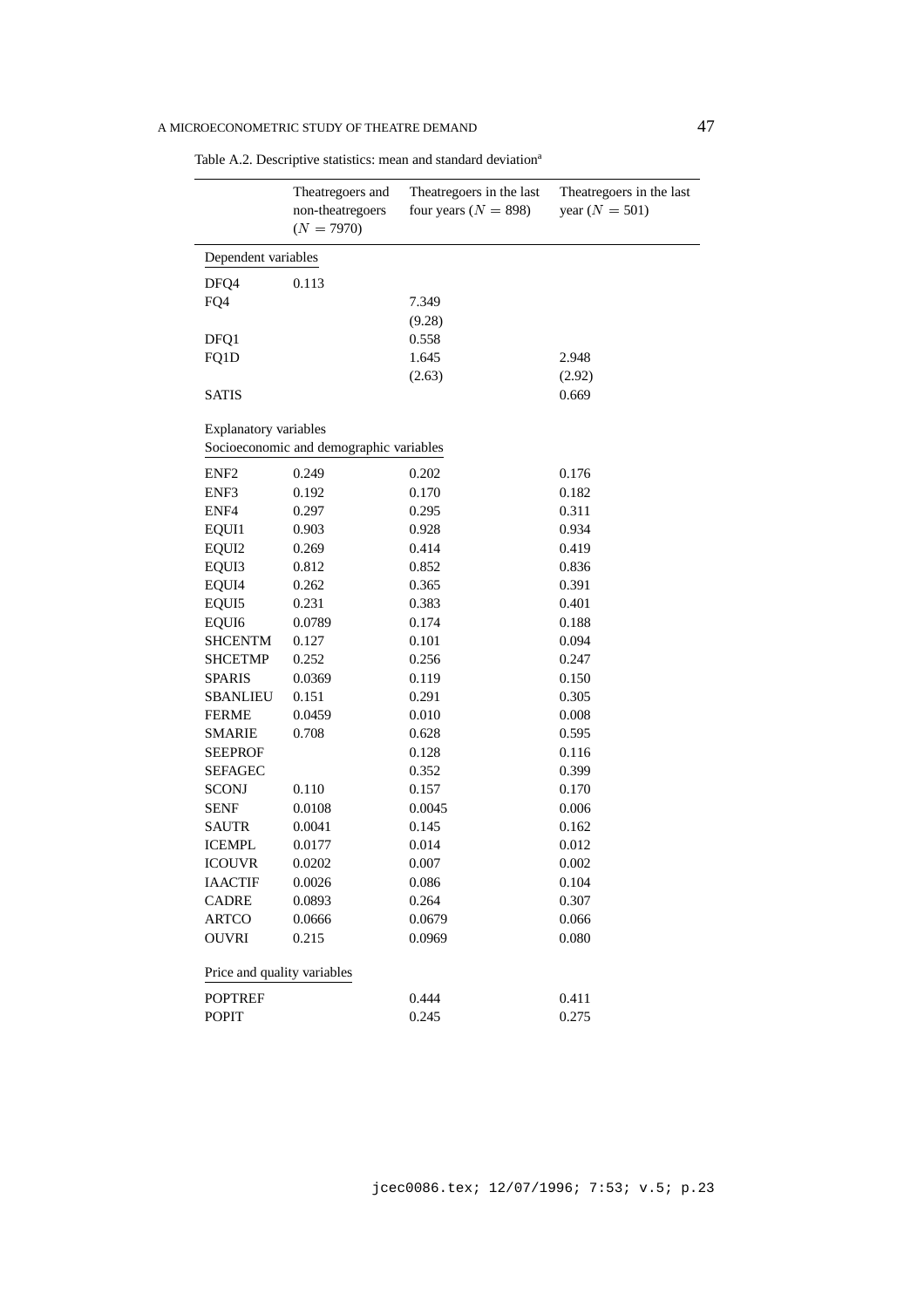|                 | Theatregoers and<br>non-theatregoers | Theatregoers in the last<br>four years ( $N = 898$ ) | Theatregoers in the last<br>year $(N = 501)$ |
|-----------------|--------------------------------------|------------------------------------------------------|----------------------------------------------|
| $(N = 7970)$    |                                      |                                                      |                                              |
| <b>POPPSUB</b>  |                                      | 0.057                                                | 0.040                                        |
| <b>PMA</b>      |                                      | 140.30                                               | 139.14                                       |
|                 |                                      | (67.53)                                              | (59.20)                                      |
| <b>PGRAT</b>    |                                      |                                                      | 0.080                                        |
| <b>PPARK</b>    |                                      |                                                      | 0.074                                        |
| <b>PRAP</b>     |                                      |                                                      | 0.184                                        |
|                 | Knowledge and taste variables        |                                                      |                                              |
| <b>CACOMED</b>  |                                      | 0.459                                                | 0.505                                        |
| <b>CADROLE</b>  |                                      | 0.553                                                | 0.523                                        |
| <b>CAHUMAIN</b> |                                      | 0.291                                                | 0.278                                        |
| <b>CATEXT</b>   |                                      | 0.536                                                | 0.585                                        |
| <b>CCMSFD1</b>  |                                      | 0.079                                                | 0.068                                        |
| <b>CCMSFD3</b>  |                                      | 0.109                                                | 0.142                                        |
| CAFCD1          |                                      | 0.073                                                | 0.054                                        |
| CAFCD3          |                                      | 0.374                                                | 0.413                                        |
| NGCMSFD1        |                                      | 0.479                                                | 0.469                                        |
| NGCMSFD3        |                                      | 0.069                                                | 0.072                                        |
| NGCAFCD1        |                                      | 0.566                                                | 0.551                                        |
| NGCAFCD3        |                                      | 0.059                                                | 0.050                                        |
| <b>CLJO</b>     |                                      | 0.539                                                | 0.531                                        |
| <b>CLRV</b>     |                                      | 0.725                                                | 0.761                                        |
| <b>TTASSID</b>  | 0.017                                | 0.027                                                | 0.018                                        |
| <b>TTSOUV</b>   | 0.109                                | 0.166                                                | 0.172                                        |
| <b>TTPARF</b>   | 0.317                                | 0.415                                                | 0.437                                        |
| <b>JABONN</b>   |                                      | 0.761                                                | 0.697                                        |
| <b>HCINEMA</b>  |                                      | 12.20                                                | 14.51                                        |
|                 |                                      | (14.74)                                              | (15.63)                                      |
| <b>HONPPTH</b>  |                                      | 0.026                                                | 0.022                                        |

|  | Table A.2. (Continued) |
|--|------------------------|
|--|------------------------|

<sup>a</sup> No standard deviation when the variable is dichotomous or polytomous.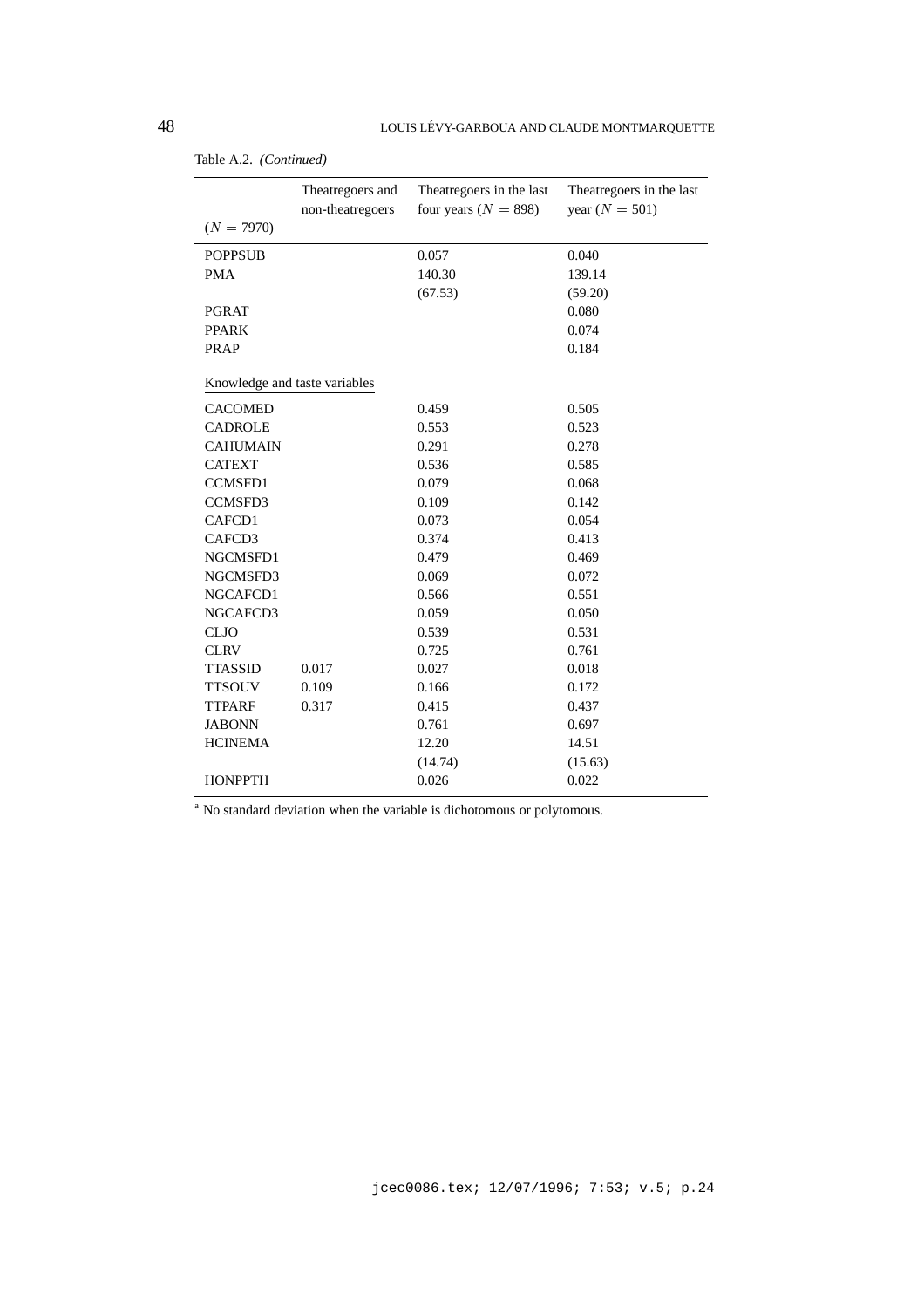#### **Notes**

- \* This is a revised and shorter version of a paper "Une étude économétrique de la demande de théâtre sur données individuelles" presented at a conference on "Approaches comparatives en économie de la culture", Paris, 1995 and forthcoming in "Économie et Prévision". We wish to thank the Département des Études et de la Prospective of the Ministry of Culture for authorizing use of its surveys and publication of the results, and for its contribution to the funding of this study. The second author wishes to thank FCAR Quebec for its financial support. We ´ are grateful for the comments and advice of O. Donat, X. Dupuis, J.-M. Guy, F. Rouet and anonymous referees; however, we are solely responsible for any errors and omissions.
- 1. A set of symbols, definitions of variables and descriptive statistics for the complete data base can be found in Levy-Garboua and Montmarquette (1995) or is available from the authors. A ´ number of variables were not used in the final estimates (for example, age and gender, certain price and knowledge variables) because they were never statistically significant.
- 2. We are indebted to a referee for pointing out the models of Fisher and Shell (1968) on taste and quality change and of El-Safty (1976) on adaptive behavior which bear many resemblances to ours. Our model adds the intertemporal choice issue and specifies a learning process that introduces a surprise element when consuming (cultural) goods.
- 3. It should be borne in mind that two complements in utility production may be substitutes in consumption.
- 4. The criterion for division into "experienced" and "inexperienced" theatregoers combines the respective percentages of actors/directors and dramatists that the respondent indicates knowledge of from a list of names submitted to him (23 and 33 respectively). The experienced group is defined by  $\text{CCMSED3} = 1$  and  $\text{CAFCD3} = 1$ , and the inexperienced group is defined by  $CCM$ SFD2 = 1 and  $C$ AFCD1 = 1.
- 5. In reality, the first two choices are not strictly sequential, since the event "attending the threatre at least once during the last four years" contains the second event "attending the theatre at least once during the previous year". But four years is a sufficiently long time compared with one year to allow the first choice to be considered prior to the second without too great an error.
- 6. Greene (1991, p. 600) presents the probability functions of this model. Table I estimates were carried out with LIMDEP, GAUSS and GAUSSX programs.
- 7. See Equation (6a) and assuming that the average "experienced" theatregoer knows 85% of the actor/director list,  $\overline{s} = 0.85$  and attends more than 3 theatre outings a year,  $\overline{n} = 3.87$ .
- 8. Constructing this variable may raise a problem of endogeneity, but it was not possible in this survey to isolate people who had previously held season tickets. We verified that inclusion of this variable did not change the other results but enhanced the explanatory power of the model.

#### **References**

- Abbe-Decarroux, F. and F. Grin (1992) "Risk, Risk Aversion and the Demand for Performing Arts", ´ in R. Towse and A. Khakee (eds.), *Cultural Economics*, Springer Verlag, Berlin, pp. 125–140.
- Baumol, W.J. and W.G. Bow (1966) *Performing Arts The Economic Dilemma*, Twentieth Century Fund, New York.
- Becker, G.S. and K.M. Murphy (1988) "A Theory of Rational Addiction", *Journal of Political Economy* 96: 675–700.
- Bonato, L., F. Gagliardi and S. Gorelli (1990) "The Demand for Live Performing Arts in Italy", *Journal of Cultural Economics* 14: 41–52.
- Boyer, M. (1983) "Rational Demand and Expenditures Pattern Under Habit Formation", *Journal of Economic Theory* 31: 27–53.
- Cameron, S. (1990) "The Demand for Cinema in the United Kingdom", *Journal of Cultural Economics* 14: 35–47.
- El-Safty, A.E. (1976) "Adaptive Behavior, Demand and Preferences", *Journal of Economic Theory* 13: 298–318.